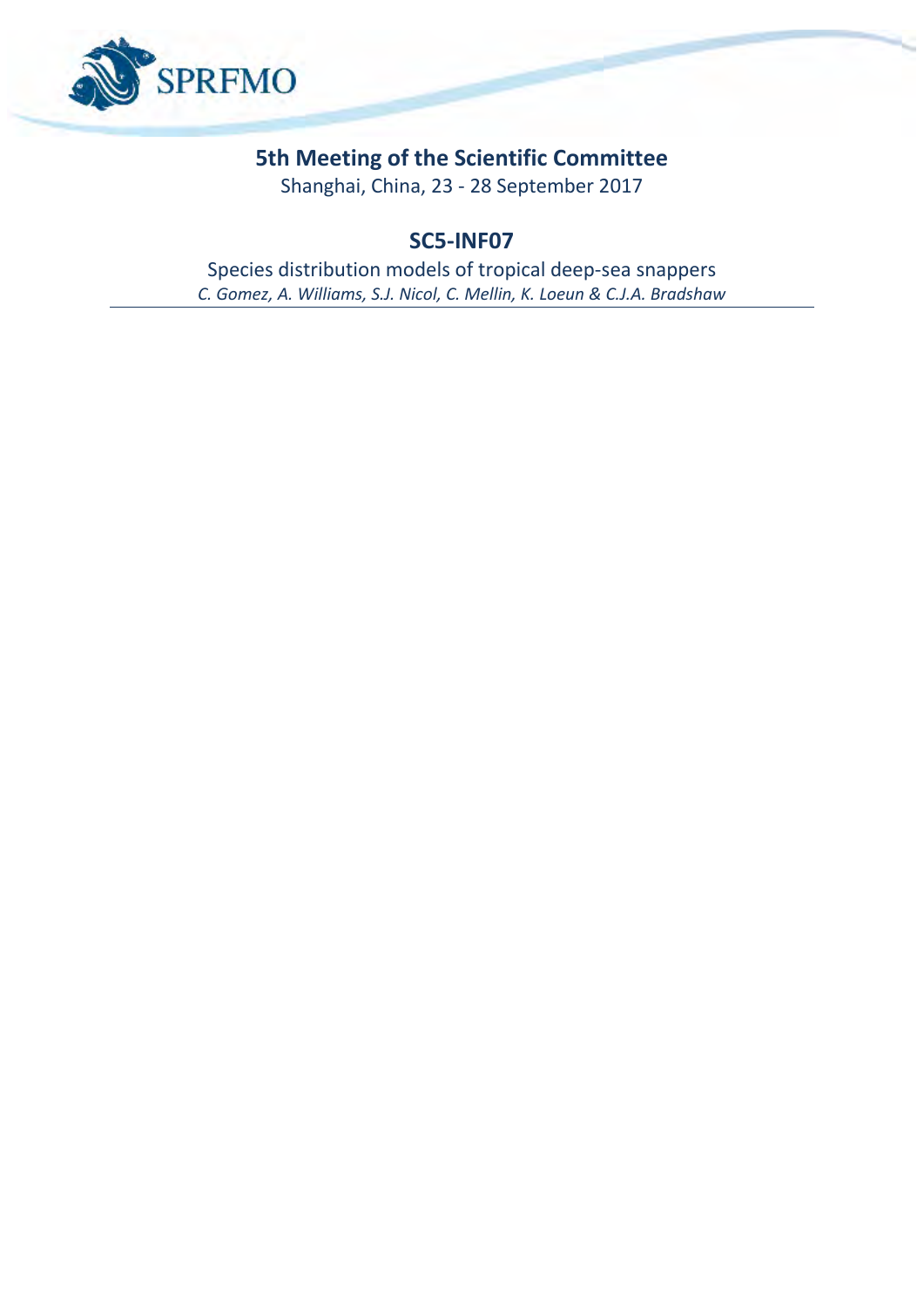RESEARCH ARTICLE

# Species Distribution Models of Tropical Deep-Sea Snappers

Céline Gomez<sup>1</sup>\*, Ashley J. Williams<sup>1</sup>, Simon J. Nicol<sup>1</sup>, Camille Mellin<sup>2,3</sup>, Kim L. Loeun<sup>1</sup>, Corey J. A. Bradshaw<sup>2</sup>

1 Oceanic Fisheries Programme, Secretariat of the Pacific Community, BP D5, 98848, Noumea, New Caledonia, 2 The Environment Institute and School of Biological Sciences, The University of Adelaide, Adelaide, South Australia, 5005, Australia, 3 Australian Institute of Marine Science, Townsville, Queensland, Australia

\* celine.c.gomez@gmail.com

# Abstract

Deep-sea fisheries provide an important source of protein to Pacific Island countries and territories that are highly dependent on fish for food security. However, spatial management of these deep-sea habitats is hindered by insufficient data. We developed species distribution models using spatially limited presence data for the main harvested species in the Western Central Pacific Ocean. We used bathymetric and water temperature data to develop presence-only species distribution models for the commercially exploited deep-sea snappers Etelis Cuvier 1828, Pristipomoides Valenciennes 1830, and Aphareus Cuvier 1830. We evaluated the performance of four different algorithms (CTA, GLM, MARS, and MAXENT) within the BIOMOD framework to obtain an ensemble of predicted distributions. We projected these predictions across the Western Central Pacific Ocean to produce maps of potential deep-sea snapper distributions in 32 countries and territories. Depth was consistently the best predictor of presence for all species groups across all models. Bathymetric slope was consistently the poorest predictor. Temperature at depth was a good predictor of presence for GLM only. Model precision was highest for MAXENT and CTA. There were strong regional patterns in predicted distribution of suitable habitat, with the largest areas of suitable habitat (> 35% of the Exclusive Economic Zone) predicted in seven South Pacific countries and territories (Fiji, Matthew & Hunter, Nauru, New Caledonia, Tonga, Vanuatu and Wallis & Futuna). Predicted habitat also varied among species, with the proportion of predicted habitat highest for Aphareus and lowest for Etelis. Despite data paucity, the relationship between deep-sea snapper presence and their environments was sufficiently strong to predict their distribution across a large area of the Pacific Ocean. Our results therefore provide a strong baseline for designing monitoring programs that balance resource exploitation and conservation planning, and for predicting future distributions of deep-sea snappers.



# **OPEN ACCESS**

Citation: Gomez C, Williams AJ, Nicol SJ, Mellin C, Loeun KL, Bradshaw CJA (2015) Species Distribution Models of Tropical Deep-Sea Snappers. PLoS ONE 10(6): e0127395. doi:10.1371/journal.pone.0127395

Academic Editor: Konstantinos I Stergiou, Aristotle University of Thessaloniki, GREECE

Received: September 10, 2014

Accepted: April 15, 2015

Published: June 1, 2015

Copyright: © 2015 Gomez et al. This is an open access article distributed under the terms of the [Creative Commons Attribution License,](http://creativecommons.org/licenses/by/4.0/) which permits unrestricted use, distribution, and reproduction in any medium, provided the original author and source are credited.

Data Availability Statement: All relevant data are within the paper and its Supporting Information files.

Funding: This research was funded by the Australian Agency for International Development (AusAID) through the Pacific Fisheries for Food Security Program (PFFSP), the French Pacific Fund, and the Zone Économique de Nouvelle-Calédonie (ZoNéCo) program. CM was funded by the Marine Biodiversity Hub ([www.nerpmarine.edu.au](http://www.nerpmarine.edu.au)).

Competing Interests: The authors have declared that no competing interests exist.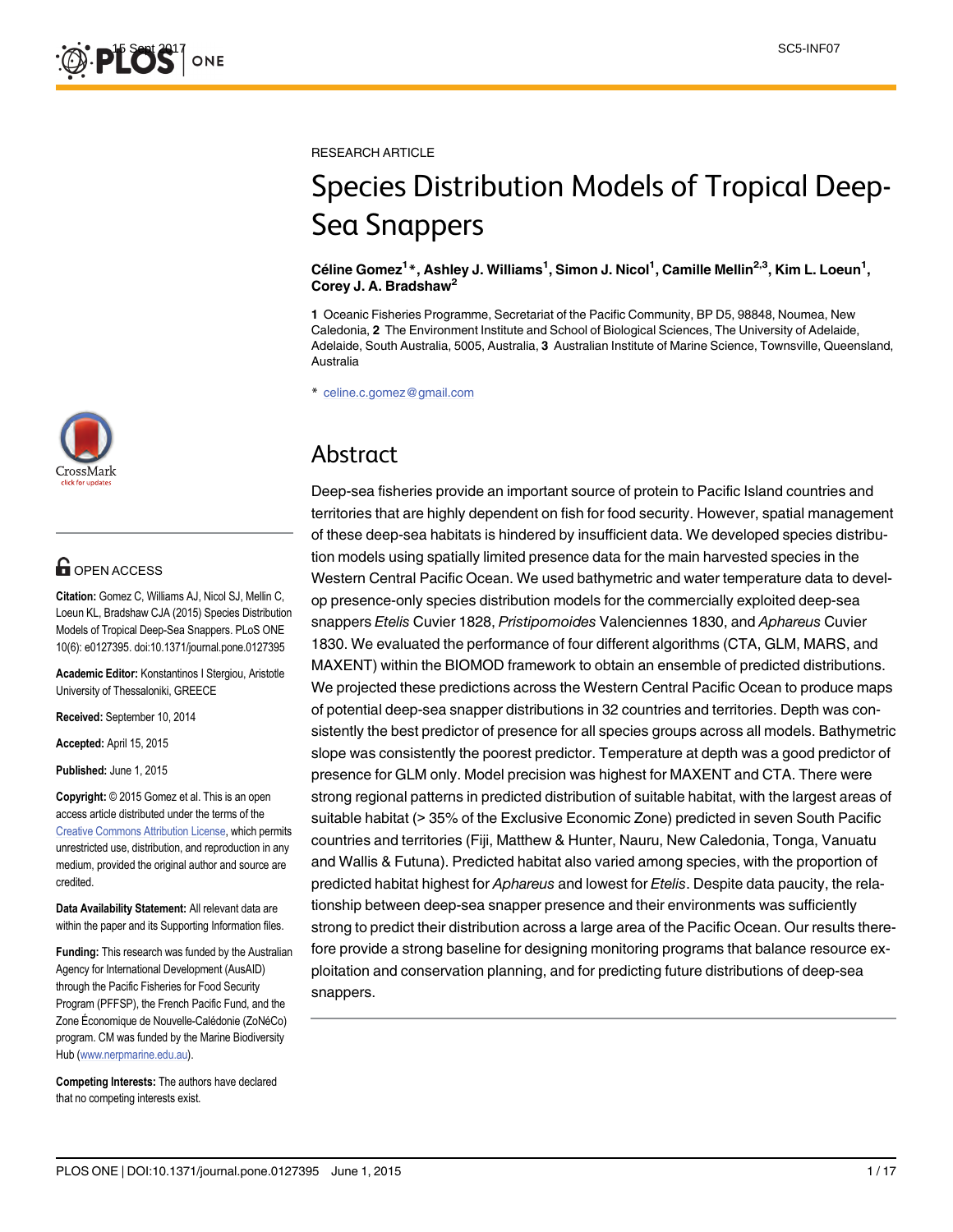## <span id="page-2-0"></span>Introduction

Understanding spatial and temporal patterns of species' distributions is fundamental for assessing threats to biodiversity and developing appropriate conservation management measures [\[1](#page-15-0)]. Protected areas have become a prominent conservation tool for marine ecosystems, with decisions about their location, size and number informed by the distribution of species and habitats of perceived ecological importance, vulnerability or rarity [\[2\]](#page-15-0). Such spatial planning is also a feature of the Convention on Biological Diversity, including the identification of ecologically or biologically important marine areas in need of protection in open-ocean waters and deep-sea habitats [[3\]](#page-15-0).

Marine protected areas are most common in coastal and shallow water habitats, where they have had demonstrable benefits for fisheries and biodiversity conservation worldwide [\[4](#page-15-0)–[6\]](#page-15-0). However, the shift in global fishing pressure towards deeper waters since the 1950s  $[7, 8]$  $[7, 8]$  $[7, 8]$  $[7, 8]$  $[7, 8]$  highlights the need for complementary efforts in spatial management of these habitats [[9\]](#page-15-0). The impending challenge will be the collection of sufficient data from deep-sea habitats, because spatial information for resident species is patchy or non-existent due to the vast area, remoteness, and expense of exploration relative to shallow, coastal waters. Species distribution modelling provides an opportunity to extrapolate from existing spatially limited data to the entire potential distributional range of species  $[10-12]$  $[10-12]$  $[10-12]$ , and could be particularly useful for predicting species' distributions in deep-sea environments [[13](#page-15-0)].

Deep-sea fisheries occur within all ocean basins and typically concentrate on seamounts, continental slopes and other deep bathymetric features. Life histories of most deep-sea fishes are characterized by high longevity, slow growth, delayed maturity, and low fecundity, indicating low production potential and resilience  $[8, 14-16]$  $[8, 14-16]$  $[8, 14-16]$  $[8, 14-16]$  $[8, 14-16]$ . As such, many deep-sea species are considered more vulnerable to exploitation than shallow-water species  $[8, 14, 17]$  $[8, 14, 17]$  $[8, 14, 17]$  $[8, 14, 17]$  $[8, 14, 17]$  $[8, 14, 17]$ , placing greater urgency for conservation planning in the deep-sea environment.

In the tropical and sub-tropical regions of the Pacific Ocean, most deep-sea fisheries are small-scale artisanal and subsistence fisheries that have strong local economic and cultural value in many Pacific Island countries [[18,](#page-15-0) [19\]](#page-15-0). These small-scale fisheries operate along deep reef slopes and near shallow seamounts and banks at depths ranging approximately 100–400 m. While this depth range is shallower than that typically applied to the suite of long-lived, deep-sea species (400–2000 m), it is considerably deeper than the adjacent shallow water coral reef and lagoon fisheries (0–50 m) characteristic of Pacific Island countries. Furthermore, small-scale deep-sea fisheries target species of snapper (Lutjanidae), grouper (Epinephelidae) and emperor (Lethrinidae) that occupy the greatest depths within each family, and that have similar life history characteristics to other long-lived, deeper-water species [[20](#page-16-0), [21](#page-16-0)]. In this context, we consider these small-scale fisheries to be 'deep-sea'. Given the potential vulnerability to exploitation of these deep-sea species, based on their life history traits [[22](#page-16-0)], developing management strategies to ensure ecological and economic sustainability of such fisheries has become a priority for Pacific Island resource managers [[19](#page-15-0)].

Rapid expansion in the number of vessels operating in these fisheries occurred during the 1970s, but was soon followed by declines in fishing effort only two decades later, mainly due to declining catch rates, unreliable access to export markets, and a shift towards tuna long-lining, which was more profitable at the time  $[18]$ . More recently, there has been interest in re-developing deep-sea fisheries in the Pacific in recognition of the limited potential for further commercial exploitation of shallow reef and lagoon fisheries in the region  $[22]$  $[22]$ , and stakeholders' perceptions that unexploited populations exist in more distant locations. However, policy makers are approaching such opportunities with caution because there are currently few countries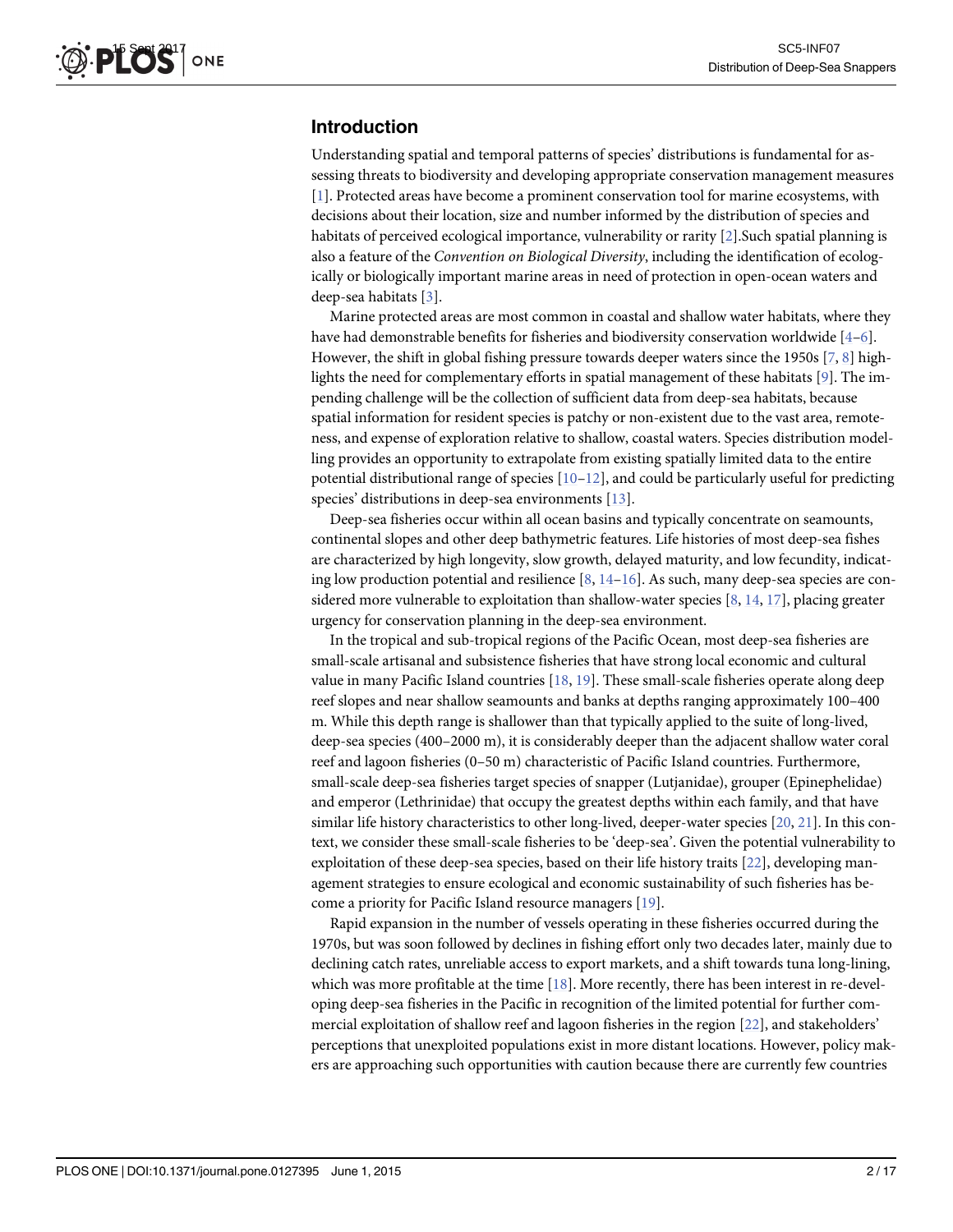<span id="page-3-0"></span>with management plans that encompass deep-sea fisheries, and there are few data available to support policies for sustainable exploitation or conservation.

Across the Western Central Pacific Ocean, at least six countries have active deep-sea snapper fisheries or have participated in such fisheries historically, and at least fourteen countries have expressed some interest in developing this capacity [\[18\]](#page-15-0).It is plausible that many of these nations are exploiting the same stocks, given the wide distribution of most target species, and lack of genetic structure in eteline snappers at large spatial scales [\[23\]](#page-16-0). Consequently, collaboration among countries [\[24\]](#page-16-0) based on a consensual distribution map of deep-sea snapper habitats [\[25](#page-16-0)] could provide the basis for better spatial management of these target species in the region. To this end, we constructed species distribution models for deep-sea snappers using spatially limited presence data for the main harvested species in the Western Central Pacific Ocean. We identified the physical and oceanographic variables most influential in determining distributions of these species at broad spatial scales (1000s km), and used an ensemble modelling approach to predict the distribution of these species across the region.

# Methods

#### Study area

Our study area was the Western Central Pacific Ocean between 15°N and 30°S and 120°E and -170°W, representing almost 20 million  $km^2$ , and encompassing the Exclusive Economic Zones of 32 countries and territories. The reference bathymetry layer 1-minute Gridded Global Relief Data, ETOPO1, [\[26\]](#page-16-0) was validated across the study area through compilation with local, accurate and high-resolution bathymetry layers in New Caledonia and Tonga, and with the global distribution of seamounts representing approximately 4.7% of the ocean floor  $[27]$  $[27]$ .

# Study species

Deep-sea snappers (sub-Family Etelinae) are comprised of five genera (Aphareus, Aprion, Ete-lis, Pristipomoides and Randallichthys)and at least 19 species [[28](#page-16-0)]. Aprion and Randallichthys are monotypic genera, while there are two species of Aphareus. Etelis and Pristipomoides are the most speciose (4 and 11 species, respectively), and comprise the most commonly exploited species. The most common species captured in the Western Central Pacific Ocean deep-sea fisheries are Etelis carbunculus, E. coruscans and E. radiosus, which are usually captured between 200 and 400 m deep, and Pristipomoides filamentosus, P. flavipinnis, P. multidens, P. zonatus, P. seiboldii, P. argyrogrammicus and P. auricilla, which are typically captured in shal-lower water between 50 and 300 m [[29](#page-16-0)]. Of the other deep-sea snapper species, only *Aphareus* rutilans(commonly captured between 50 and 400m) are frequently captured and reported.

## Deep-sea snapper distribution data

We collated presence-only data for deep-sea snappers from several sources including (i) research surveys across the territorial waters of 19 countries of the Western Central Pacific Ocean done by the Secretariat of the Pacific Community from 1979 to 1988 [[18](#page-15-0)], and in 2012 (A. J. Williams, Secretariat of the Pacific Community, New Caledonia, unpublished data), (ii) research surveys and commercial fisheries data collected in New Caledonia from 1979 to 1995 [\[30\]](#page-16-0), *(iii)* commercial fisheries logbook data reported to the New Caledonian Provincial Governments from 2000 to 2008, and  $(iv)$  commercial fisheries logbook data reported to the Tongan Government from 2005 to March 2012. Fisheries data from other countries were either unavailable or unreliable. While some datasets distinguished individual species, many did not. Therefore, we grouped species within each genus (Etelis, Pristipomoides and Aphareus) for all data to provide a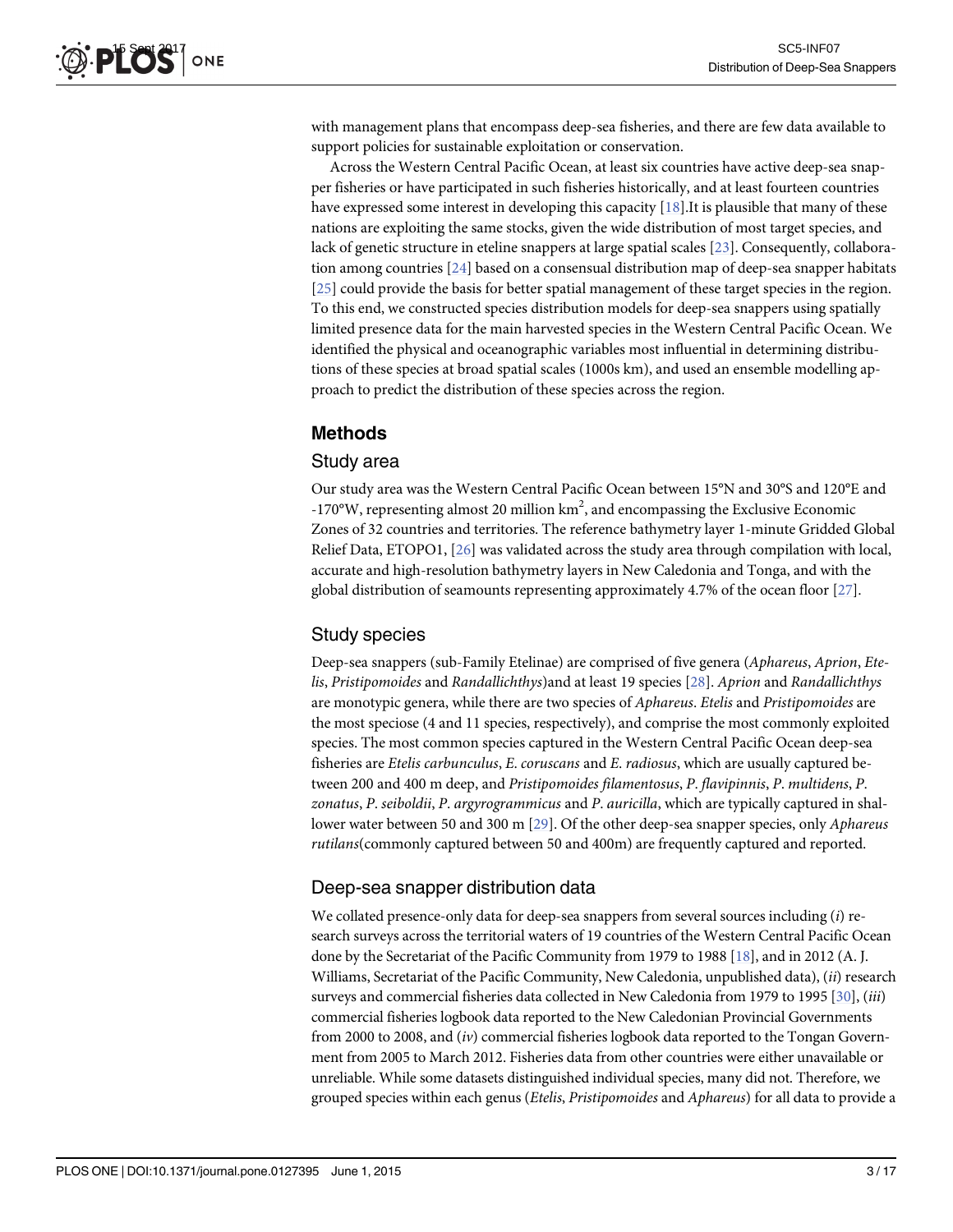<span id="page-4-0"></span>consistent dataset, recognizing the similarity in depth preference among species within each genus [\[31\]](#page-16-0). As a consequence, variation in biological or ecological characteristics among species within each genus could not be captured by our models, and thus predictions represent the potential distribution at the genus level.

### Physical and oceanographic data

We derived explanatory variables from physical and oceanographic data based on their biological relevance, resolution and availability. We considered that the distribution of deep-sea snappers would be most influenced by depth, bathymetric slope and temperature, based on analyses of underwater video camera data for the same species from the main Hawaiian Islands  $[31, 32]$  $[31, 32]$  $[31, 32]$ . Physical data were represented by bathymetry from which we extracted the depth (m) and slope (%) from global bathymetry (ETOPO1) at 0.016° [[26](#page-16-0)]. More precise bathymetry data were available for New Caledonia at 0.00045° resolution [\[33](#page-16-0)] and Tonga at 0.0045° resolution [\[34](#page-16-0)]. We merged the bathymetry datasets at a consistent resolution of 0.016°, conserving the values of the higher-resolution datasets where available.

Temperature at depth was available from two datasets with different spatial extents and resolutions: (i) Regional Oceanic Modeling System—ROMS—[\[35\]](#page-16-0), available from 10 to 30°S and 145 to 190°E at 0.083° resolution and (ii) Pacific-wide climatological data available at 0.25° resolution  $[36]$ . We used the ROMS data in preliminary models covering a smaller geographical area, while we used the climatological dataset in broader-scale regional distribution models (see below). Monthly averaged temperature (1999–2006) from the ROMS data was available at 36 specific depth layers from 2 to 4589m. The climatological dataset provided averaged monthly temperature (2001 to 2012) at 46 specific depth layers from 3 to 5875m.Temperature data at depths > 100 m were often not available at the boundaries of land masses and shallow reefs because of insufficient spatial resolution. Because much of the species' presence data were within these boundaries, we used only temperature data from 3–100 m. Spatial correlations (data not shown) revealed that the spatial patterns in temperature at these depths were indicative of spatial patterns at greater depths that deep-sea snappers also inhabit. We aggregated the depth layers from each dataset over two depth intervals (3–50 m and 50–100m) by computing corresponding depth-weighted means, attributing the width of each depth layer as the weight.

## Distribution modelling

We constructed species distribution models to predict the distribution of deep-sea snappers in the Western Central Pacific Ocean. We grouped presence-only data (i.e.,  $\geq$  1 individuals) into three species groups: Pristipomoides, Etelis, and Aphareus. First, we developed preliminary models calibrated independently on datasets from two different locations to evaluate the influence of quality and precision of input data on predictions. We chose New Caledonia and Tonga for the preliminary modelling because fisheries-dependent data, for which locations are likely to be more imprecise than research survey data, were available only from these locations. Second, we implemented regional distribution models using all available presence data to predict distributions of each species group across the Western Central Pacific Ocean.

For all models, we used four different algorithms available within the BIOMOD framework [\[37](#page-16-0)] implemented in the R package, to obtain an ensemble of predicted distributions: classification tree analysis (CTA), generalized linear models (GLM), multiple adaptive regression splines (MARS) and MAXENT (V3.3.3k). We chose this restricted set of algorithms because they perform well across a range of scales and situations  $[1, 37, 38]$  $[1, 37, 38]$  $[1, 37, 38]$  $[1, 37, 38]$  $[1, 37, 38]$  and it was beyond our scope to evaluate the complete range of available algorithms. BIOMOD provides a useful interface to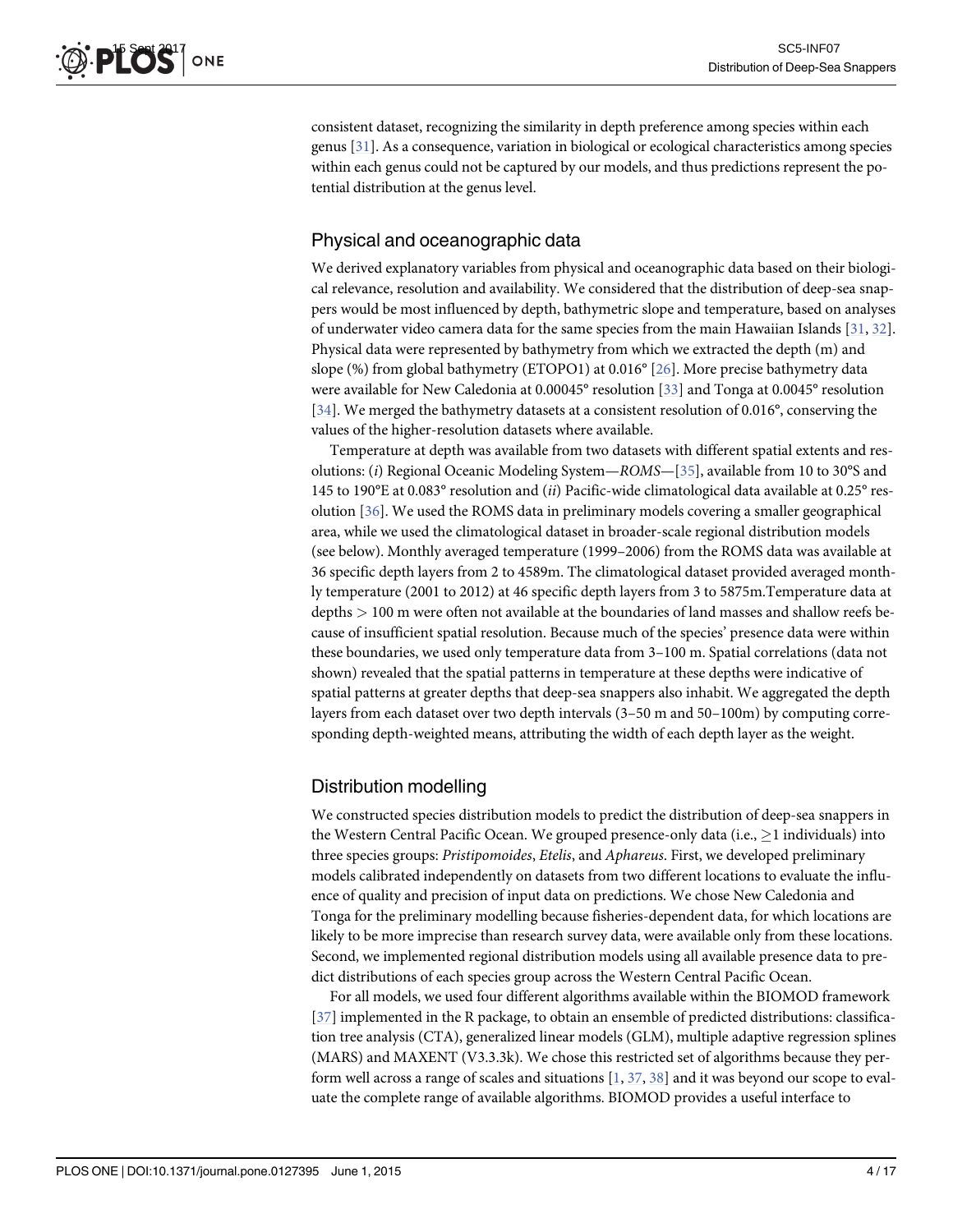<span id="page-5-0"></span>compare and assemble presence-only species distribution modelling methods to predict species distributions [\[39\]](#page-16-0).

To calibrate the models and to evaluate their performance, we did a five-fold cross-validation (implementing five replicated runs) by partitioning the presence dataset into 70% to calibrate and train the models, and 30% to validate and test the predictions. Validation data were selected randomly for each independent model leading to a random and extended geographic coverage. We evaluated each independent model according to the true skill statistics (sensitivity + specificity -1), which is a simple and intuitive measure for the performance of predictive maps [\[40\]](#page-16-0). We estimated variable contributions during independent modelling by re-sampling each explanatory variable 100 times during the modelling process. We used ensemble modelling to combine independent model outputs, evenly weighted, with at least a true skill statistic of 0.7 (keeping the most accurate models) and to provide an ensemble prediction [[37](#page-16-0)]. We generated global ensemble models by combining independent models based on all pseudo-absence datasets, all algorithms and all repetitions. We implemented four ensemble-model metrics: mean of probabilities, coefficient of variation of probabilities (corresponding to the standarddeviation/mean ratio), median of probabilities and weighted mean of probabilities. We evaluated ensemble predictions using true skill statistics considering all pseudo-absences as absences.

#### Preliminary models

We compared predictions from preliminary models calibrated independently on datasets from New Caledonia and Tonga (including both fisheries-dependent and research survey data). We used presence data for *Etelis* and *Pristipomoides* only because *Aphareus* was not recorded separately in New Caledonia. In New Caledonia, presence data were available from 52 locations for *Etelis* and 56 locations for *Pristipomoides* ( $Fig 1$ ). In Tonga, presence data were available from 1465 locations for Etelis and 817 locations for Pristipomoides (Fig 1).

We used ensemble modelling to predict the distribution of each species group in New Caledonia (or Tonga) based on the predictive preliminary models calibrated across Tonga (or New Caledonia). We generated three sets of pseudo-absences with 50% more records than presence occurrences and geographically restricted around presence records to delineate more precisely the margins of suitable versus unsuitable habitat. We restricted pseudo-absences to a radius of 30 to 100km from presence records to account for environmental margins corresponding to reef slopes. This geographic distribution and the spatial resolution of the data restricted the number of pseudo-absences potentially available within three datasets, such that the recommended 10:1 pseudo-absence:presence ratio [[41](#page-17-0)] could not be achieved. We then computed Pearson correlations between ensemble prediction metrics (mean, median and weighted mean) from each preliminary model to compare both predictions at a given pixel to assess differences



Fig 1. Location of presence data for deep-sea snapper in New Caledonia and Tonga.

doi:10.1371/journal.pone.0127395.g001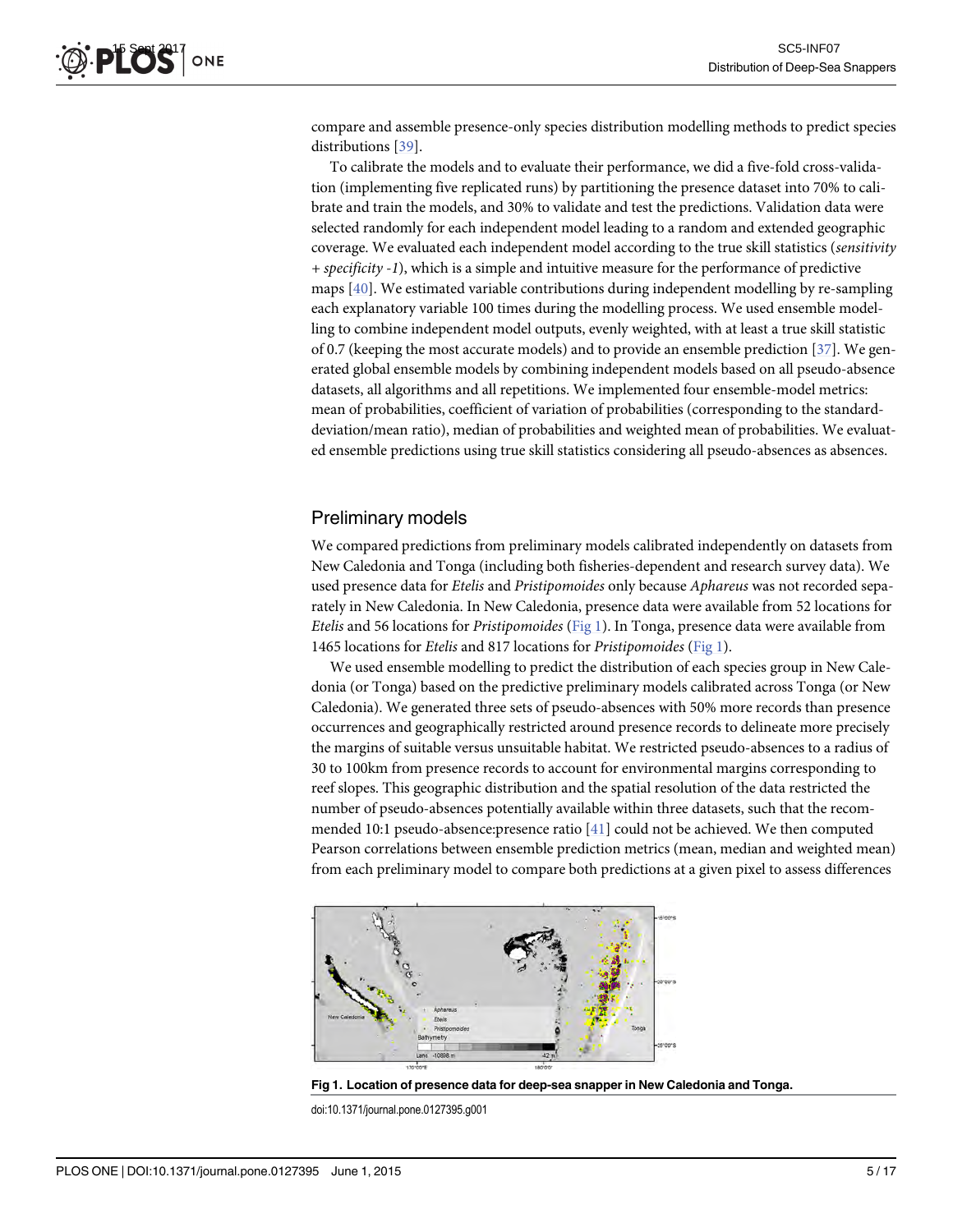<span id="page-6-0"></span>



Fig 2. Location of presence data for deep-sea snapper across the Western Central Pacific Ocean. The locations for all Pristipomoides data are identical to those for Aphareus or Etelis and are indicated by all species.

doi:10.1371/journal.pone.0127395.g002

and corresponding putative bias in predictions due to calibration area and associated differences in data collection and environmental data precision.

#### **Predictions**

To predict distributions of suitable habitat for each species group across the Western Central Pacific Ocean, we implemented regional distribution models at 0.25° resolution that included all available presence data. The complete presence dataset consisted of 2929 locations for Etelis, 1784 locations for Pristipomoides and 779 locations for Aphareus records, spread across 19 Pacific Island countries ( $Fig 2, Table 1$ ). We generated new pseudo-absence records by randomly selecting across the studied area with a presence:pseudo-absence ratio of 1:10 [[41](#page-17-0)]. To limit computation time, we randomly generated only two pseudo-absence datasets with five replications of each, implementing the same four algorithms as for the preliminary models.

Regional ensemble predictions yielded probabilities of presence for each cell of the study area and for each species group. We selected a specific threshold to transform the probabilities to presence/absence and provide an easily transferable support for spatial management [[42](#page-17-0)]. We applied the sensitivity/specificity equality threshold provided by MAXENT outputs to the predictions because it is not biased toward better prediction of presence or absence [\[43\]](#page-17-0).

#### **Results**

#### Preliminary models

Independent model predictions varied slightly depending on the area of calibration (Tonga or New Caledonia) for Etelis and Pristipomoides. Model accuracy was generally higher for Tonga than for New Caledonia [\(Table 2](#page-8-0)), which could be due to the larger dataset available for the former. Precision (true skill statistics) was highest for the MAXENT algorithm for New Caledonia, while precision was highest for both the MAXENT and CTA algorithms for Tonga. The variation in precision between replicate model runs using the same pseudo-absence dataset was generally low (0.01–0.21). Correlations between ensemble predictions on the same region and calibrated on different data were high ( $r > 0.83$ ,  $p < 0.0001$ ) despite differences in presence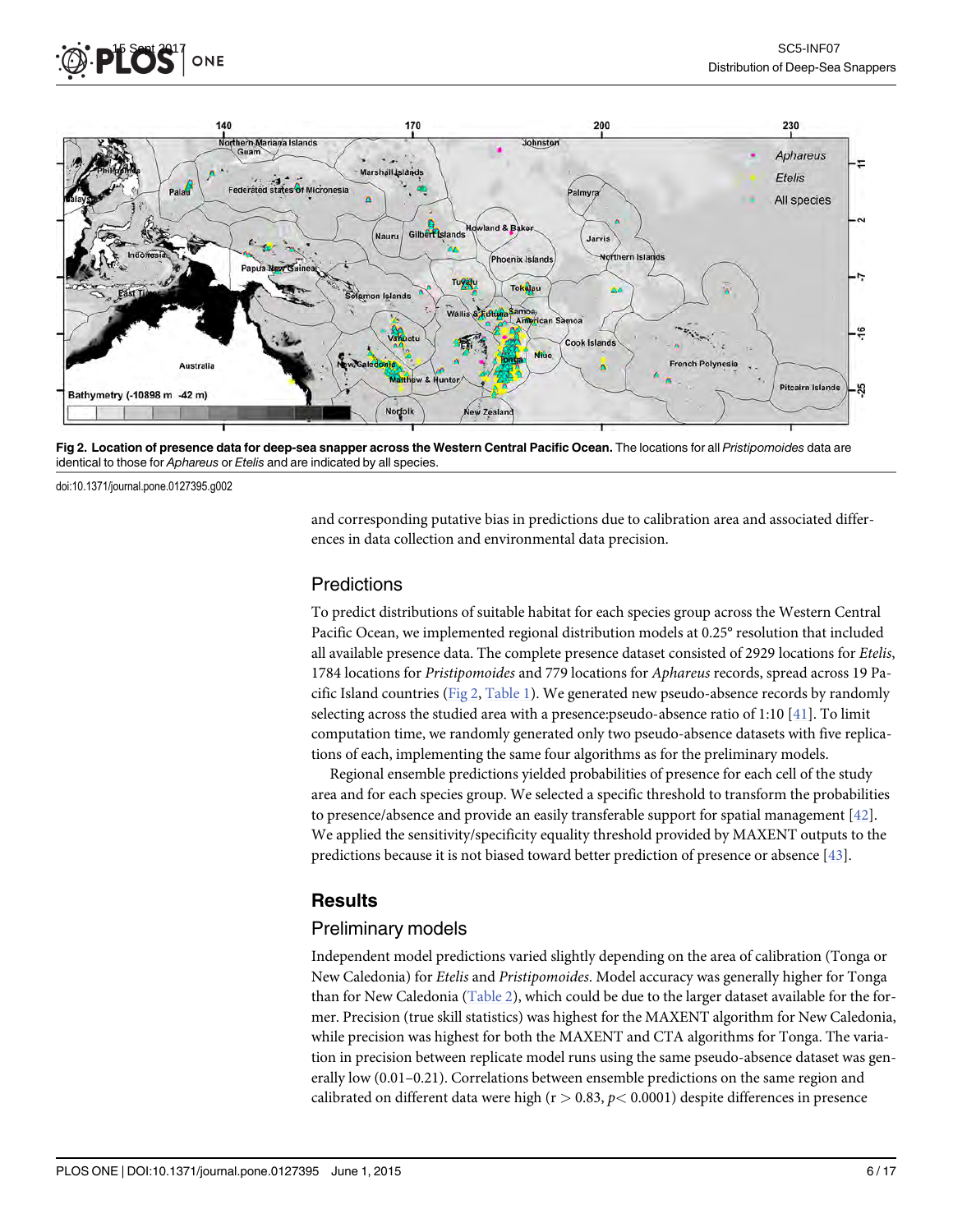<span id="page-7-0"></span>

| Table 1. Number of locations included in the models for each country or territory where each species group was present. |  |
|-------------------------------------------------------------------------------------------------------------------------|--|
|                                                                                                                         |  |

| <b>Country or Territory</b>    | <b>Etelis</b> | <b>Pristipomoides</b> | <b>Aphareus</b> |
|--------------------------------|---------------|-----------------------|-----------------|
| American Samoa                 |               |                       | 0               |
| Australia                      | $\mathbf{1}$  | $\mathbf 0$           | $\mathbf 0$     |
| Cook Islands                   | 19            | 14                    | $\overline{2}$  |
| Federated states of Micronesia | 18            | 28                    | 22              |
| Fiji                           | 29            | 39                    | 13              |
| French Polynesia               | 6             | 9                     | 6               |
| Gilbert Islands (Kiribati)     | 25            | 36                    | 20              |
| Howland & Baker                | $\mathbf 0$   | $\mathbf 0$           | 1               |
| Marshall Islands               | 0             | 12                    | $\overline{7}$  |
| New Caledonia                  | 88            | 66                    | $\overline{c}$  |
| Niue                           | 2             | $\overline{4}$        | 0               |
| Northern Islands (Kiribati)    | $\mathbf{0}$  | $\mathbf{1}$          | $\mathbf{1}$    |
| Palau                          | 22            | 18                    | 20              |
| Papua New Guinea               | 9             | 10                    | 6               |
| Samoa                          | 16            | 16                    | 8               |
| Solomon Islands                | $\mathbf{0}$  | $\mathbf{1}$          | $\mathbf{1}$    |
| Tokelau                        | 10            | 9                     | 5               |
| Tonga                          | 2530          | 1355                  | 592             |
| Tuvalu                         | 41            | 42                    | 27              |
| Vanuatu                        | 48            | 57                    | 19              |
| Wallis & Futuna                | 64            | 66                    | 27              |
| Total                          | 2929          | 1784                  | 779             |

doi:10.1371/journal.pone.0127395.t001

data precision and distribution between New Caledonia and Tonga, and the different bathymetric datasets used ([Table 3\)](#page-8-0).

## Model Predictions across the Western Central Pacific Ocean

Depth was consistently the best predictor of presence for all species groups across all models except GLMs, but the relative contribution of other predictors was variable ([Fig 3](#page-9-0)). Slope was a poor predictor of presence in all ensemble models for all species groups. Temperature at depth was a good predictor of presence for GLM, but was generally less important for other algorithms.

Regional model precision was high for the CTA, MAXENT and GLM algorithms (true skill statistic  $> 0.9$ ), but lower and more variable for the MARS algorithm (true skill statistic range 0.33–0.79) [\(Table 4\)](#page-9-0). Most of the MARS models were not included in the global ensemble modelling because we chose to use only independent models with a true skill statistic  $\geq 0.7$ .

The true skill statistic for the mean of probabilities was highest or equal highest across all four ensemble models for the 70% calibration dataset ([Table 5\)](#page-10-0). However, the differences were low (thousandth) and so we used the median of the probabilities (they are less sensitive to outliers) to map predictions of potential distribution for deep-sea snappers across the Western Central Pacific Ocean for Etelis, Pristipomoides and Aphareus [\(Fig 4\)](#page-11-0). Although there were some differences in the distributions among species groups, most of the predicted suitable habitat overlapped. The equal test sensitivity and specificity thresholds produced by MAXENT were 0.084, 0.056 and 0.046 for Etelis, Pristipomoides and Aphareus, respectively. We used these thresholds to map the potential suitable habitat surfaces across the region assuming a binary presence/absence pattern.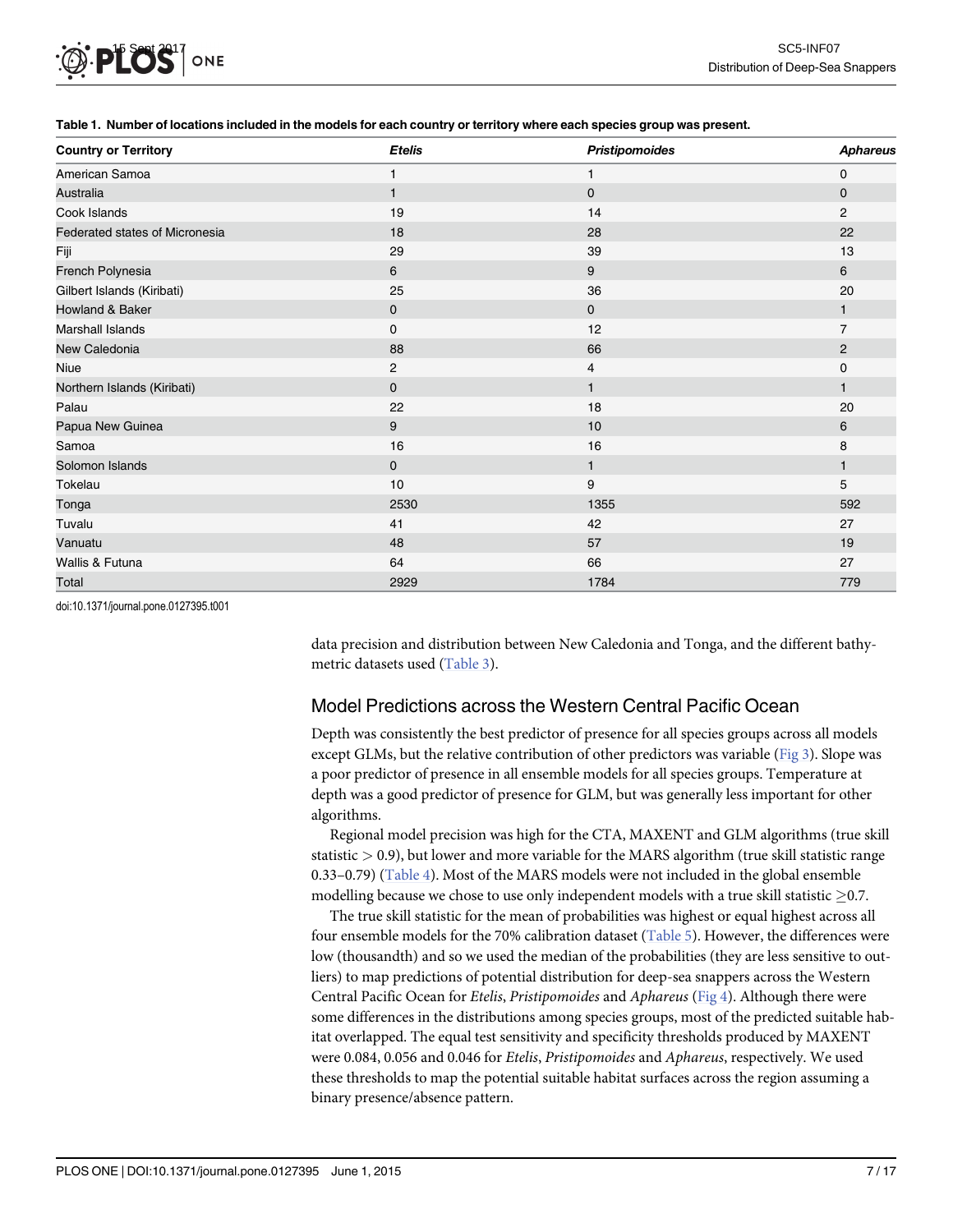<span id="page-8-0"></span>

[Table 2.](#page-6-0) True skill statistics for preliminary distribution models for Etelis Cuvier 1828, and Pristipomoides Valenciennes 1830 in New Caledonia and Tonga.

|                      | Country       |                  | PA <sub>1</sub> |      | PA <sub>2</sub> |           | PA <sub>3</sub> |      | <b>Total</b> |      |
|----------------------|---------------|------------------|-----------------|------|-----------------|-----------|-----------------|------|--------------|------|
| <b>Species group</b> |               | <b>Algorithm</b> | Mean            | SD   | Mean            | <b>SD</b> | Mean            | SD   | Mean         | SD   |
| Etelis               | New Caledonia | <b>CTA</b>       | 0.94            | 0.10 | 0.78            | 0.03      | 0.87            | 0.03 | 0.86         | 0.09 |
|                      |               | <b>MARS</b>      | 0.91            | 0.05 | 0.81            | 0.08      | 0.77            | 0.29 | 0.83         | 0.16 |
|                      |               | <b>GLM</b>       | 0.80            | 0.09 | 0.74            | 0.10      | 0.79            | 0.13 | 0.77         | 0.10 |
|                      |               | <b>MAXENT</b>    | 0.95            | 0.05 | 0.86            | 0.05      | 0.94            | 0.03 | 0.92         | 0.06 |
|                      | Tonga         | <b>CTA</b>       | 0.99            | 0.01 | 0.98            | 0.01      | 0.98            | 0.00 | 0.98         | 0.01 |
|                      |               | <b>MARS</b>      | 0.92            | 0.12 | 0.86            | 0.08      | 0.98            | 0.01 | 0.92         | 0.09 |
|                      |               | <b>GLM</b>       | 0.98            | 0.01 | 0.96            | 0.01      | 0.96            | 0.01 | 0.97         | 0.01 |
|                      |               | <b>MAXENT</b>    | 0.99            | 0.01 | 0.98            | 0.01      | 0.97            | 0.01 | 0.98         | 0.01 |
| Pristipomoides       | New Caledonia | <b>CTA</b>       | 0.90            | 0.06 | 0.87            | 0.05      | 0.94            | 0.06 | 0.90         | 0.06 |
|                      |               | <b>MARS</b>      | 0.92            | 0.09 | 0.88            | 0.13      | 0.86            | 0.03 | 0.89         | 0.09 |
|                      |               | <b>GLM</b>       | 0.84            | 0.10 | 0.91            | 0.07      | 0.84            | 0.05 | 0.86         | 0.08 |
|                      |               | <b>MAXENT</b>    | 0.96            | 0.06 | 0.90            | 0.04      | 0.96            | 0.03 | 0.94         | 0.04 |
|                      | Tonga         | <b>CTA</b>       | 0.97            | 0.02 | 0.98            | 0.01      | 0.97            | 0.00 | 0.97         | 0.01 |
|                      |               | <b>MARS</b>      | 0.98            | 0.01 | 0.99            | 0.01      | 0.98            | 0.01 | 0.98         | 0.01 |
|                      |               | <b>GLM</b>       | 0.97            | 0.02 | 0.96            | 0.02      | 0.96            | 0.01 | 0.96         | 0.01 |
|                      |               | <b>MAXENT</b>    | 0.97            | 0.01 | 0.98            | 0.01      | 0.98            | 0.01 | 0.98         | 0.01 |

PA<sub>i</sub>: pseudo-absence dataseti; CTA: classification tree analysis; MARS: multiple adaptive regression spline; GLM: generalized linear model; MAXENT: maximum of entropy; SD: standard deviation.

doi:10.1371/journal.pone.0127395.t002

There were strong regional patterns in the predicted distribution of suitable habitat for deep-sea snappers, with large areas of suitable habitat predicted in some Exclusive Economic Zones such as New Caledonia and Tonga, and more limited habitat predicted in others [\(Table 6\)](#page-12-0). Suitable habitat area was calculated using the total area of 0.25° cells within which suitable habitat was predicted, so it provides an upper bound for actual habitat area. The highest proportion of suitable habitat was predicted in South Pacific countries, located between approximately 15 and 25°S. Over 70% of cells within Tonga's Exclusive Economic Zone and at least 30% within the Exclusive Economic Zones of five other South Pacific countries or territories (Fiji, Wallis & Futuna, Vanuatu, New Caledonia, and Matthew & Hunter) were predicted to contain suitable habitat for all three deep-sea snapper species groups. In contrast, less than 5% of cells within the Exclusive Economic Zones of four countries or territories (Australia, Howland &Baker, Jarvis, and Nauru) were predicted to contain suitable habitat for all three species groups. The amount of predicted suitable habitat also varied among species groups,

| Table 3. Pearson correlation coefficients between ensemble model predictions calibrated on New Caledonia and Tonga data and then projected |
|--------------------------------------------------------------------------------------------------------------------------------------------|
| on either Tonga or New Caledonia for Etelis Cuvier 1828, and Pristipomoides Valenciennes 1830.                                             |

| <b>Species group</b> | Projection    | Mean | <b>Median</b> | Weighted mean |
|----------------------|---------------|------|---------------|---------------|
| Pristipomoides       | Tonga         | 0.89 | 0.84          | 0.89          |
|                      | New Caledonia | 0.96 | 0.95          | 0.96          |
| Etelis               | Tonga         | 0.83 | 0.83          | 0.83          |
|                      | New Caledonia | 0.94 | 0.94          | 0.94          |

All values had Type I errors < 0.001.

doi:10.1371/journal.pone.0127395.t003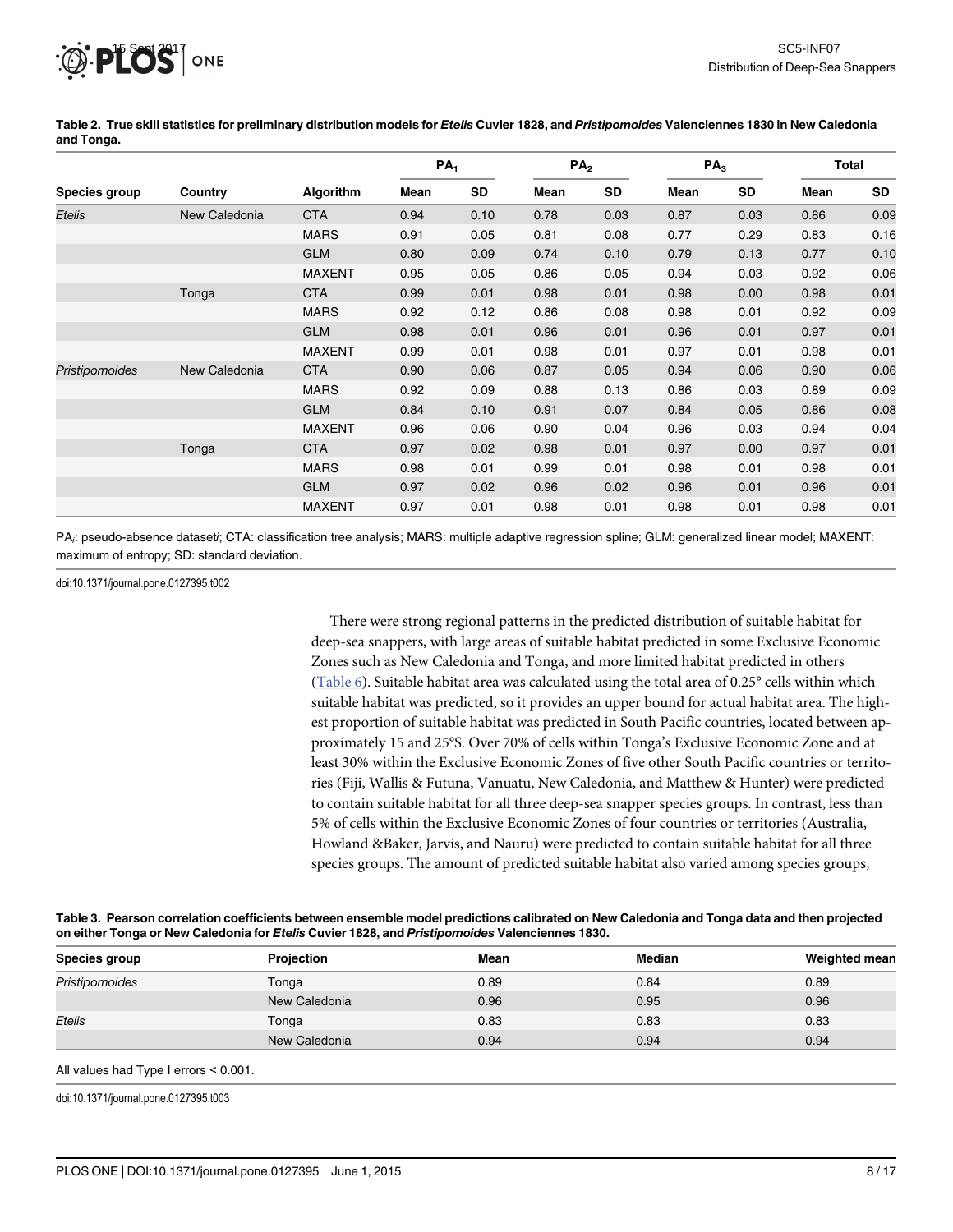<span id="page-9-0"></span>



[Fig 3. R](#page-7-0)elative contribution of oceanographic variables to model predictions calculated by resampling  $(n = 100)$  and averaged over pseudo-absence datasets (with corresponding standard deviation error bars) for each algorithm for Etelis Cuvier 1828, PristipomoidesValenciennes 1830, and Aphareus Cuvier 1830. Month effect has been removed for temperature at depth (T°C). CTA: classification tree analysis; MARS: multiple adaptive regression spline; GLM: generalized linear model; MAXENT: maximum of entropy.

doi:10.1371/journal.pone.0127395.g003

with the proportion of cells predicted to contain the highest suitable habitat for Aphareus and lowest for Etelis in almost all Exclusive Economic Zones ([Table 6\)](#page-12-0).

#### **Discussion**

We have provided the first model predictions of deep-sea snapper habitat suitability in the Western Central Pacific Ocean. Our results demonstrate that despite data paucity, which is a

|  | Table 4. True skill statistics for regional models for Etelis Cuvier 1828, Pristipomoides Valenciennes 1830, and Aphareus Cuvier 1830. |  |  |  |  |
|--|----------------------------------------------------------------------------------------------------------------------------------------|--|--|--|--|
|--|----------------------------------------------------------------------------------------------------------------------------------------|--|--|--|--|

|                      | Algorithm     | PA <sub>1</sub> |           | PA <sub>2</sub> |           | Total       |      |
|----------------------|---------------|-----------------|-----------|-----------------|-----------|-------------|------|
| <b>Species group</b> |               | Mean            | <b>SD</b> | Mean            | <b>SD</b> | <b>Mean</b> | SD   |
| <b>Etelis</b>        | <b>CTA</b>    | 0.93            | 0.00      | 0.93            | 0.00      | 0.93        | 0.00 |
|                      | <b>MARS</b>   | 0.72            | 0.05      | 0.33            | 0.36      | 0.53        | 0.32 |
|                      | <b>GLM</b>    | 0.94            | 0.00      | 0.93            | 0.00      | 0.94        | 0.00 |
|                      | <b>MAXENT</b> | 0.92            | 0.00      | 0.92            | 0.00      | 0.92        | 0.00 |
| Pristipomoides       | <b>CTA</b>    | 0.92            | 0.01      | 0.91            | 0.01      | 0.92        | 0.01 |
|                      | <b>MARS</b>   | 0.66            | 0.20      | 0.79            | 0.12      | 0.73        | 0.17 |
|                      | <b>GLM</b>    | 0.93            | 0.01      | 0.92            | 0.01      | 0.93        | 0.01 |
|                      | <b>MAXENT</b> | 0.92            | 0.01      | 0.91            | 0.01      | 0.91        | 0.01 |
| Aphareus             | <b>CTA</b>    | 0.91            | 0.01      | 0.90            | 0.01      | 0.91        | 0.01 |
|                      | <b>MARS</b>   | 0.56            | 0.15      | 0.71            | 0.05      | 0.64        | 0.11 |
|                      | <b>GLM</b>    | 0.93            | 0.01      | 0.93            | 0.01      | 0.93        | 0.01 |
|                      | <b>MAXENT</b> | 0.91            | 0.01      | 0.91            | 0.02      | 0.91        | 0.01 |

PA: pseudo absence dataset;; CTA: classification tree analysis; MARS: multiple adaptive regression spline; GLM: generalized linear model; MAXENT: maximum of entropy; SD: standard deviation.

doi:10.1371/journal.pone.0127395.t004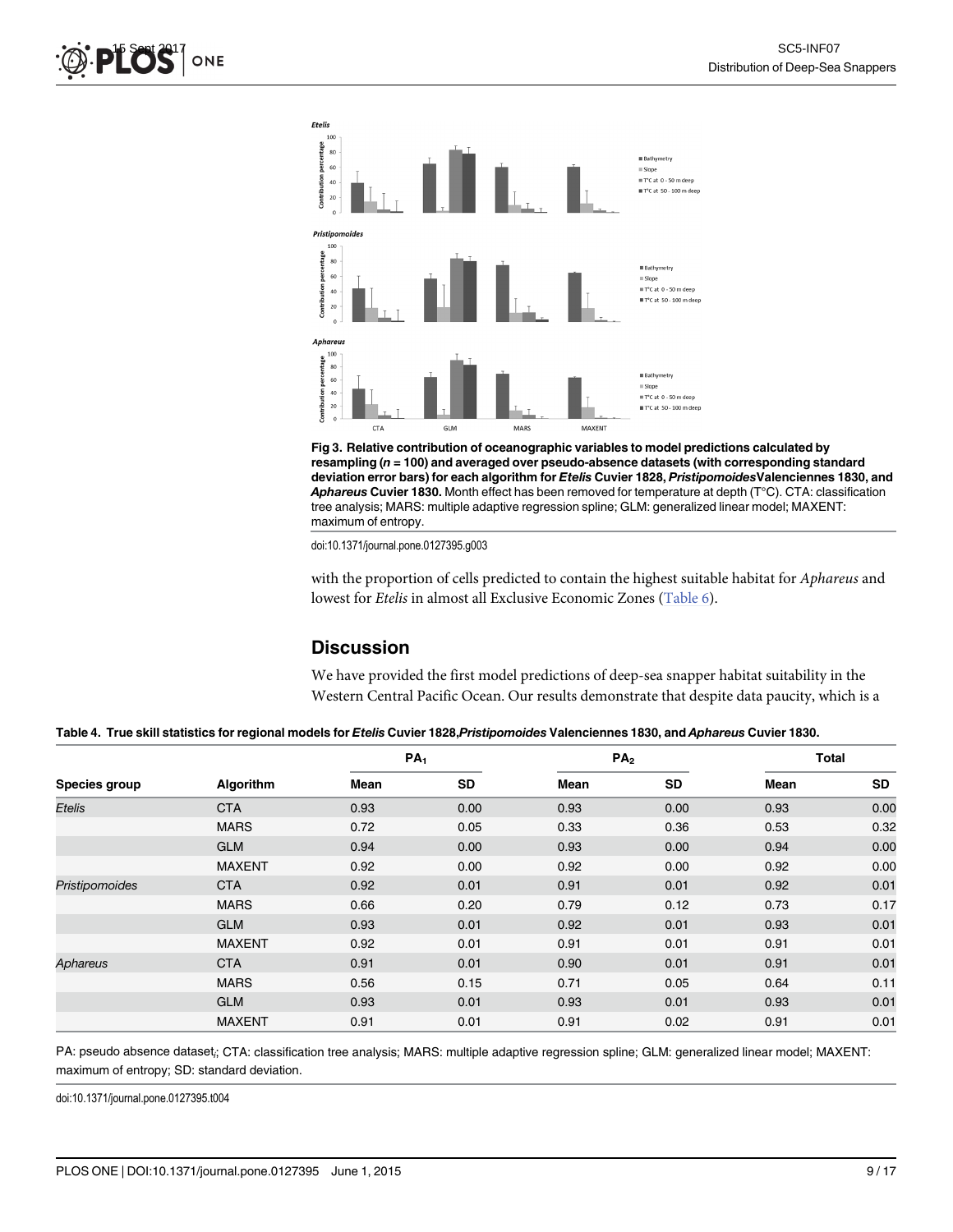<span id="page-10-0"></span>

[Table 5.](#page-7-0) True skill statistics (TSS) for the four ensemble-model metrics implemented for Etelis Cuvier 1828, Pristipomoides Valenciennes 1830, and Aphareus Cuvier 1830.

| <b>Ensemble-models metrics</b>            | <b>Etelis</b><br><b>TSS</b> | <b>Pristipomoides</b><br>TSS | <b>Aphareus</b><br><b>TSS</b> |
|-------------------------------------------|-----------------------------|------------------------------|-------------------------------|
| Mean of probabilities                     | 0.948                       | 0.938                        | 0.946                         |
| Coefficient of variation of probabilities |                             |                              | $\mathbf 0$                   |
| Median of probabilities                   | 0.946                       | 0.934                        | 0.941                         |
| Weighted mean of probabilities            | 0.948                       | 0.938                        | 0.945                         |

doi:10.1371/journal.pone.0127395.t005

common feature for most offshore fisheries and is a characteristic of the deep-sea fisheries in this region, the relationship between deep-sea snapper catch data and readily available environmental attributes was sufficiently strong to predict their presence across a large area encompassing the Exclusive Economic Zones of 32 countries and territories. The strength of this relationship was also sufficiently robust at relatively low precision (0.25°) in environmental variables. Consequently, the data paucity associated with the fisheries and environmental variables should not prevent the application of distribution modelling in marine spatial planning for this species assemblage.

Knowledge of the distribution of exploited species is essential for policy makers to make informed decisions about developing new fisheries or managing existing ones. The large variation in area of predicted deep-sea snapper habitat among countries and territories has important implications for the development and management of deep-sea fisheries in this region. For example, the largest area of predicted habitat was in the South Pacific, mostly within the Exclusive Economic Zones of those countries that have established deep-sea snapper fisheries, either currently or historically. Our results suggest that there might be limited scope for development of new deep-sea snapper fisheries in some countries and territories where the area of predicted habitat suitability was low. However, predicted habitat suitability from presence data does not consider abundance, and so it will be necessary to obtain reliable information on the local abundance of species to estimate potential yields. Rudimentary assessments of deep-sea snappers in the Pacific region provide preliminary estimates of unexploited biomass for 23 Pacific Island countries based on data from depletion experiments and estimates of the length of the 200 m isobaths within each country  $[43]$  $[43]$  $[43]$ . Indeed, there was evidence for a positive relationship between estimated unexploited biomass and predicted habitat area ([Fig 5;](#page-13-0) [Table 6\)](#page-12-0), supporting our assertion that opportunities are likely to be limited for development of deep-sea snapper fisheries in countries and territories where predicted suitable habitat area is low.

We predicted suitable habitat for the most commonly harvested deep-sea snappers; however, the extent of this habitat varied among species groups, highlighting potential differences in habitat selection among deep-sea snapper groups. Most species are distributed over a wide depth range from approximately 50–400 m [\[28\]](#page-16-0). However, underwater observations (restricted to a maximum depth of 300 m) from the main Hawaiian Islands found that Etelis are more abundant at210–300 m and Pristipomoides are more abundant at 90–270 m [[31,](#page-16-0) [32\]](#page-16-0). There are no observational data available for Aphareus, but individuals have been captured at depths between 50 and 350 m (A. J. Williams, Secretariat of the Pacific Community, New Caledonia, unpublished data). A wider depth selection for Pristipomoides, and potentially Aphareus, likely explains the greater area of predicted habitat for these species in the Western Central Pacific Ocean compared to Etelis.

Deep-sea snapper habitat suitability was most strongly correlated with depth, which is consistent with underwater observations from Hawaii [[31](#page-16-0), [32](#page-16-0)]. We found that bathymetric slope was a poor predictor of deep-sea snapper habitat suitability, a finding inconsistent with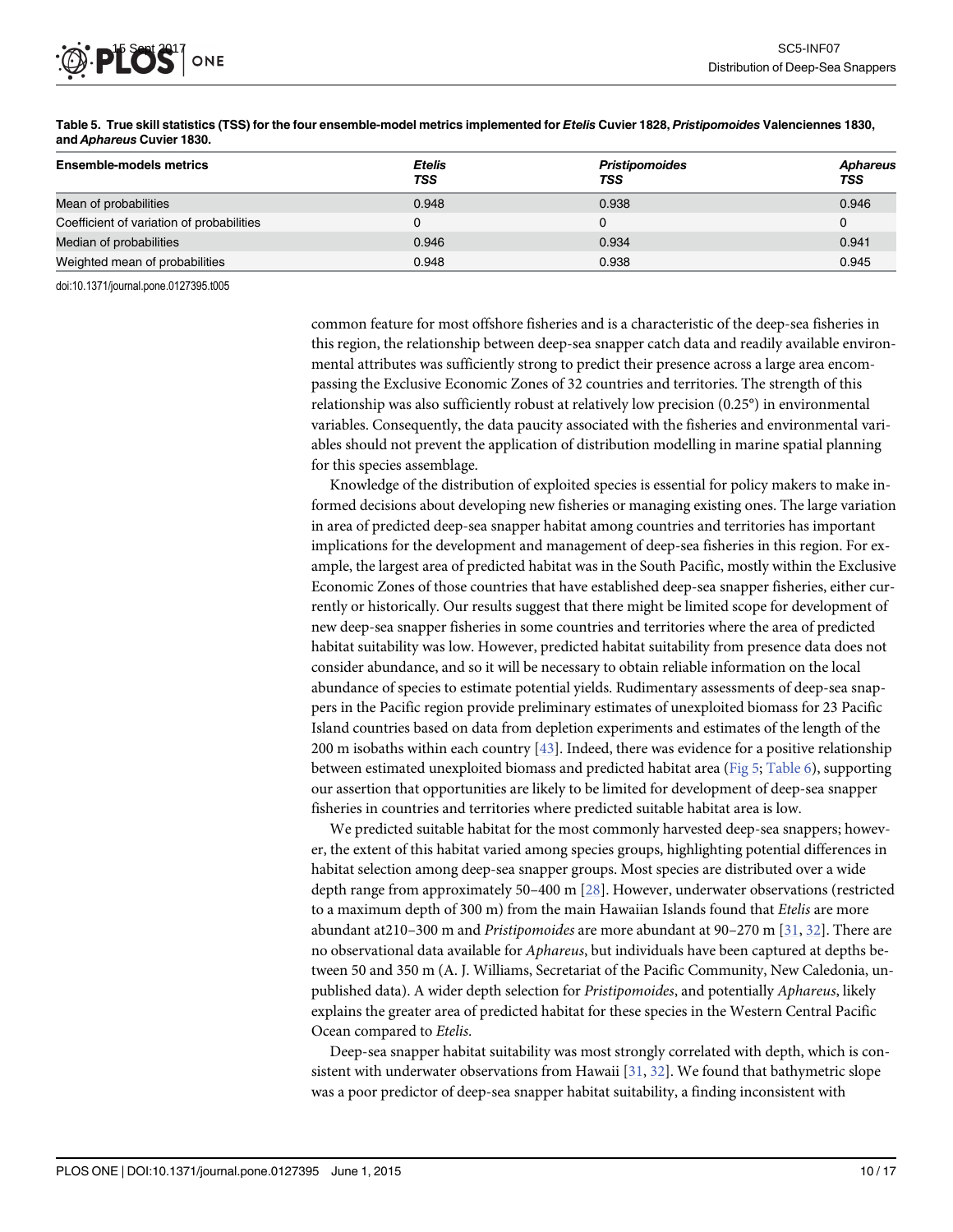<span id="page-11-0"></span>

[Fig 4. P](#page-7-0)rojection of ensemble models in the Western Central Pacific region showing mean of probabilities of presence for Etelis Cuvier 1828, (upper panel), Pristipomoides Valenciennes 1830 (middle panel) and Aphareus Cuvier 1830 (lower panel), evaluated with true skill statistics and receiver operating characteristics (see [Table 4](#page-9-0)).

doi:10.1371/journal.pone.0127395.g004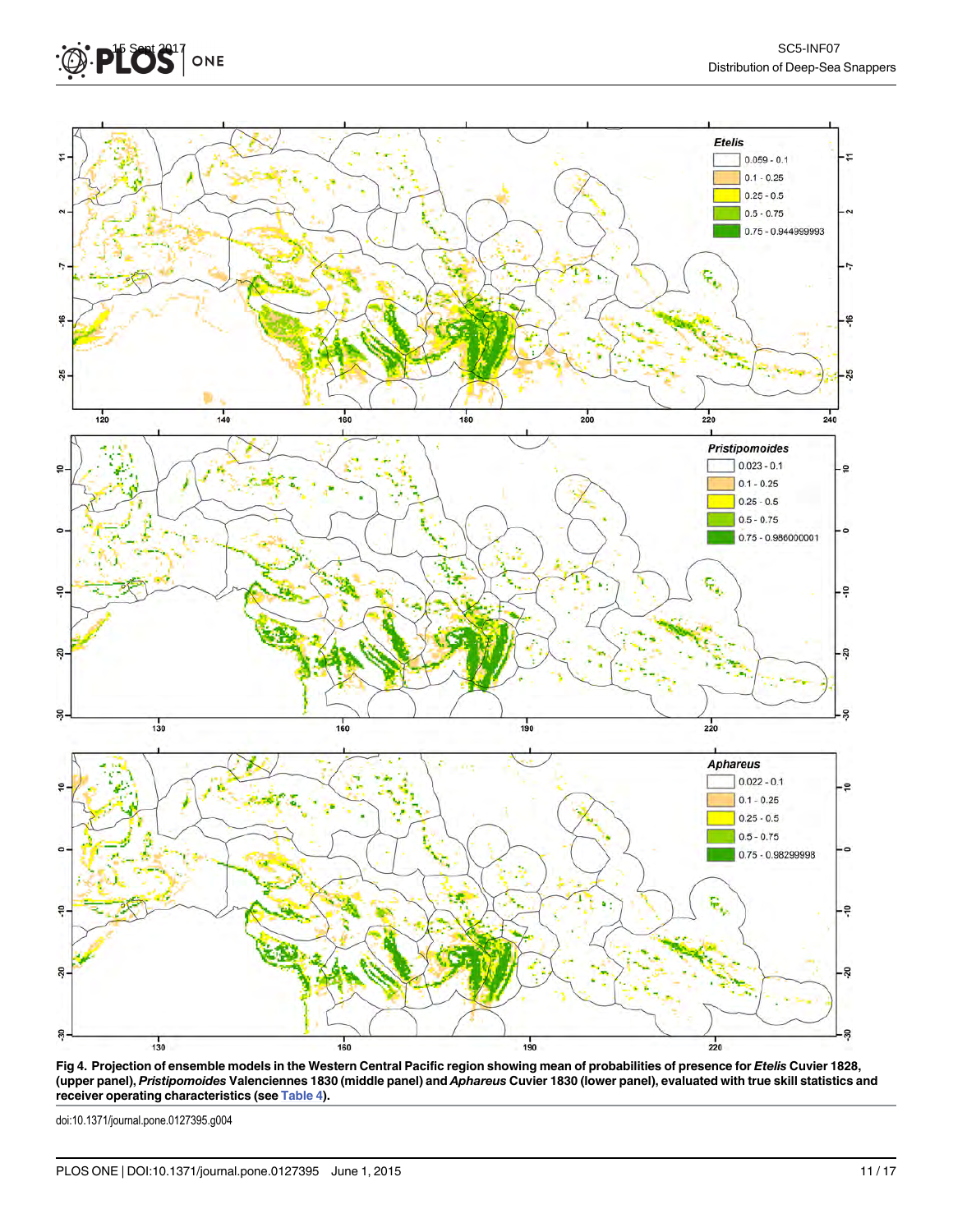<span id="page-12-0"></span>[Table 6.](#page-8-0) Potential area (×10<sup>3</sup>km<sup>2</sup>) and proportion (prop) of suitable habitat of deep-sea snapper species within the Exclusive Economic Zones of 32 countries and territories based on higher-than-equal sensitivity-specificity thresholds (see text for details) from regional models at 0.25° spatial resolution.

| <b>Country or Territory</b>             | <b>Etelis</b> |      |       | <b>Pristipomoides</b> |        | <b>Aphareus</b> | Estimated unexploited biomass (t) |  |
|-----------------------------------------|---------------|------|-------|-----------------------|--------|-----------------|-----------------------------------|--|
|                                         | area          | prop | area  | prop                  | area   | prop            |                                   |  |
| American Samoa                          | 18.5          | 0.04 | 23.1  | 0.06                  | 30.8   | 0.07            | $\overline{\phantom{0}}$          |  |
| Australia*                              | 733.1         | 0.04 | 817   | 0.04                  | 832.4  | 0.05            |                                   |  |
| Cook Islands                            | 85.5          | 0.04 | 139.4 | 0.07                  | 244.9  | 0.12            | 413                               |  |
| <b>East Timor</b>                       | 10.8          | 0.11 | 39.3  | 0.42                  | 55.4   | 0.59            | $\overline{\phantom{0}}$          |  |
| <b>Federated states of Micronesia</b>   | 90.1          | 0.03 | 301.9 | 0.10                  | 410.4  | 0.14            | 1489                              |  |
| Fiji                                    | 714.6         | 0.50 | 828.6 | 0.58                  | 914.1  | 0.64            | 4092                              |  |
| French Polynesia                        | 429.7         | 0.08 | 571.4 | 0.11                  | 662.3  | 0.12            | 3427                              |  |
| Gilbert Islands (Kiribati)#             | 44.7          | 0.04 | 91.6  | 0.09                  | 97.8   | 0.09            | 731                               |  |
| Guam                                    | 13.9          | 0.06 | 47.7  | 0.21                  | 95.5   | 0.42            | 22                                |  |
| Howland & Baker                         | 0.8           | 0.00 | 12.3  | 0.29                  | 21.6   | 0.05            |                                   |  |
| Indonesia*                              | 224.1         | 0.03 | 834.7 | 0.11                  | 1271.4 | 0.16            | $\overline{\phantom{0}}$          |  |
| Jarvis                                  | 0             | 0.00 | 0     | 0.00                  | 9.2    | 0.03            | $\overline{\phantom{0}}$          |  |
| Marshall Islands*                       | 42.4          | 0.02 | 172.5 | 0.08                  | 274.1  | 0.13            | 1108                              |  |
| Matthew & Hunter                        | 90.1          | 0.38 | 84.7  | 0.35                  | 67     | 0.28            | —                                 |  |
| Nauru                                   | 1.5           | 0.50 | 1.5   | 0.50                  | 3.1    | 0.01            | 3                                 |  |
| New Caledonia                           | 517.5         | 0.41 | 504.4 | 0.40                  | 471.3  | 0.37            | 1089                              |  |
| Niue                                    | 26.2          | 0.08 | 24.6  | 0.07                  | 50.8   | 0.15            | 70                                |  |
| Northern Islands (Kiribati)#            | 33.1          | 0.02 | 91.6  | 0.06                  | 135.5  | 0.08            | 731                               |  |
| Northern Mariana Islands*               | 9.2           | 0.01 | 23.9  | 0.03                  | 43.1   | 0.05            | 236                               |  |
| Palau                                   | 10            | 0.02 | 32.3  | 0.05                  | 50.1   | 0.08            | 162                               |  |
| Palmyra                                 | 4.6           | 0.02 | 35.4  | 0.12                  | 44.7   | 0.15            |                                   |  |
| Papua New Guinea                        | 363.5         | 0.13 | 736.2 | 0.25                  | 944.9  | 0.33            | 4881                              |  |
| Philippines                             | 110.1         | 0.05 | 194.1 | 0.09                  | 276.5  | 0.12            | $\qquad \qquad -$                 |  |
| Phoenix Islands (Kiribati) <sup>#</sup> | 23.1          | 0.03 | 57.8  | 0.08                  | 64.7   | 0.09            | 731                               |  |
| Pitcairn Islands                        | 51.6          | 0.05 | 53.9  | 0.05                  | 46.2   | 0.05            | 11                                |  |
| Samoa                                   | 22.3          | 0.16 | 37    | 0.27                  | 41.6   | 0.30            | 190                               |  |
| Solomon Islands                         | 205.6         | 0.12 | 463.6 | 0.28                  | 606    | 0.36            | 1711                              |  |
| Tokelau                                 | 15.4          | 0.04 | 39.3  | 0.11                  | 64.7   | 0.18            | 99                                |  |
| Tonga                                   | 528.3         | 0.72 | 551.4 | 0.75                  | 557.5  | 0.76            | 1125                              |  |
| Tuvalu                                  | 97            | 0.13 | 177.9 | 0.23                  | 249.5  | 0.33            | 224                               |  |
| Vanuatu                                 | 250.3         | 0.35 | 301.1 | 0.42                  | 345    | 0.48            | 980                               |  |
| Wallis & Futuna                         | 127.1         | 0.48 | 147.9 | 0.56                  | 153.2  | 0.58            | 102                               |  |

\*partially covered by the present model.

# Biomass estimate derived from all three EEZ areas

Note that potential area was calculated using the total area of 0.25° cells within which suitable habitat was identified and, therefore, provides an upper bound for true habitat area. Estimates of unexploited biomass were available for the Exclusive Economic Zones of 23 countries and territories (Dalzell & Preston, 1992).

doi:10.1371/journal.pone.0127395.t006

observations in Hawaii where slope had a measurable effect (albeit less than the effect of depth) on abundance of some deep-sea snapper species [\[31\]](#page-16-0). This disparity, which might not be surprising as we did not model abundance but only presence, could arise because of divergent spatial scales between studies and the steepness of some deep-sea snapper habitats. The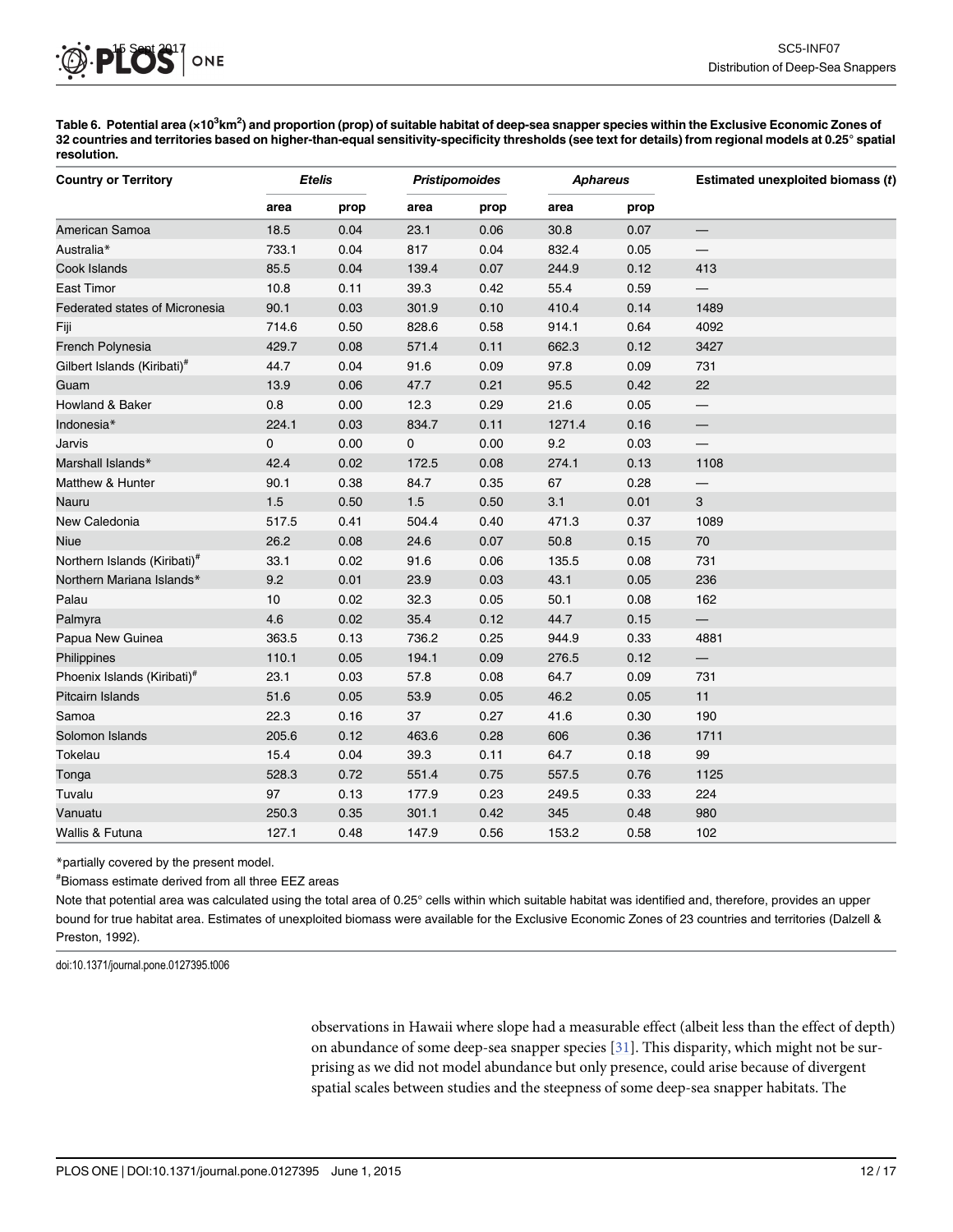# <span id="page-13-0"></span>SC5-INF07<br>Distribution of Deep-Sea





doi:10.1371/journal.pone.0127395.g005

bathymetry data we used was available at a resolution of 0.016° ( $>$  1000 m $^2$ ), whereas Misa *et al.* [\[24\]](#page-16-0) classified habitat at a scale of 200 m<sup>2</sup>. The coarser spatial scale data we used might not have captured the finer spatial variation in bathymetry and the heterogeneity in deep-sea snapper habitat. For more precise predictions of deep-sea snapper habitat, it will be necessary to obtain bathymetric data at a finer spatial scale, the cost of which is likely prohibitive for most Pacific Island countries and territories. The predictions we present here, however, provide a useful baseline from which future bathymetric mapping can be prioritized.

An underlying assumption of species distribution models is that the species is at equilibrium with its environment and that relevant environmental gradients have been adequately sampled [\[1](#page-15-0)]. Deep-sea snappers are strongly associated with specific benthic habitats[\[31\]](#page-16-0)and make only minimal  $(<$ 10 km)horizontal movements  $[44]$  $[44]$  $[44]$ , which lends support for this assumption. In scenarios where pseudo-absences are used because no true absence data are available, it is likely that the data describe only a subset of the ecological processes shaping the species' distribution, and subsequent predictions are affected by the location of the pseudo-absences [\[45](#page-17-0), [46](#page-17-0)]. We were able to test this potential bias partially through a model validation process, which revealed that neither the differences in quality of the fisheries or oceanographic layer data (mainly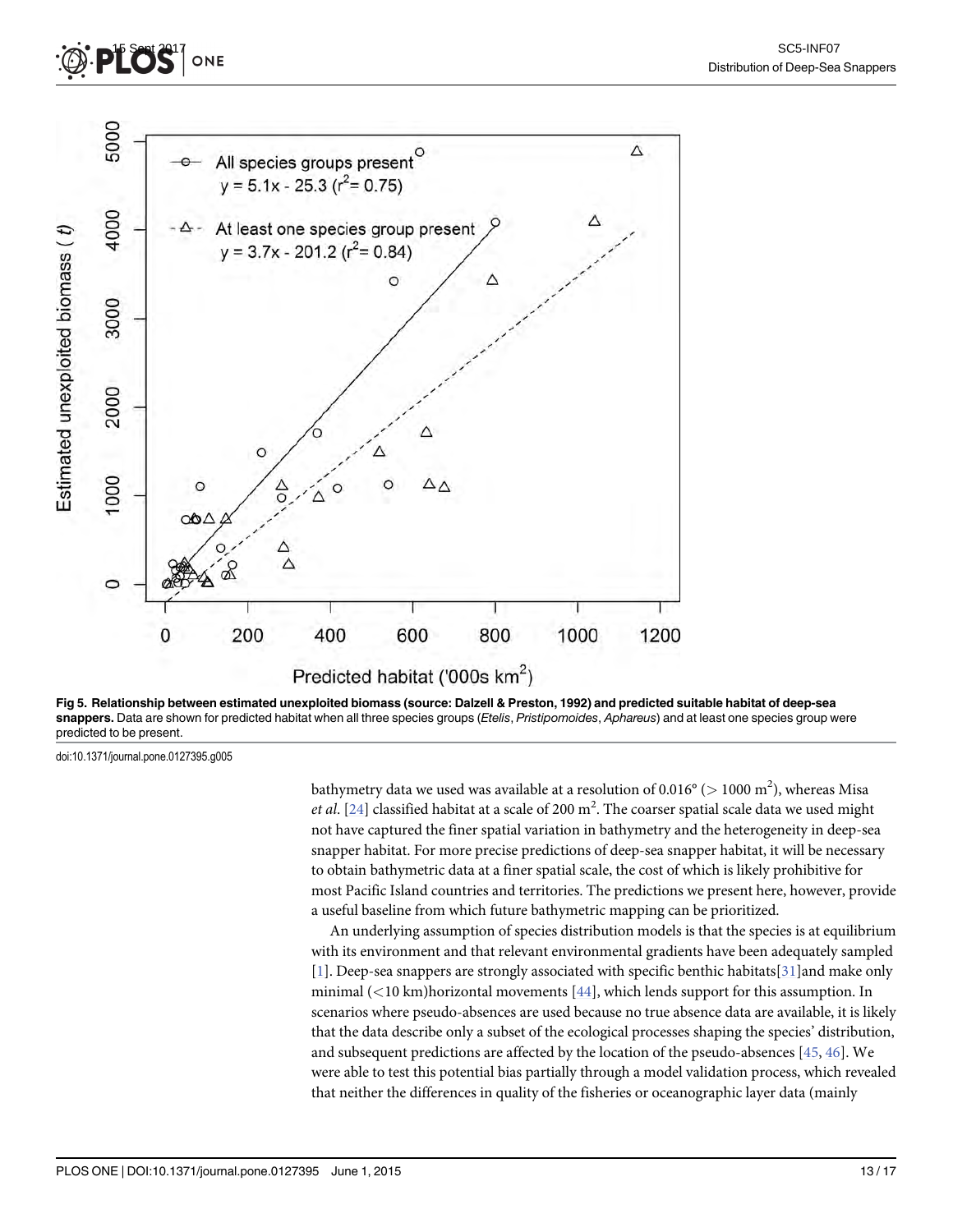<span id="page-14-0"></span>bathymetry) substantially affected model predictions. That is, the model developed using pseudo-absence data from one region captured a similar component of the species distributions in another. The extent to which the pseudo-absence data are robust in other regions of the Western Central Pacific Ocean unknown because the model validation was limited to Tonga and New Caledonia. However, we applied a ratio of 1:10 for presence:pseudo-absence records [\[47](#page-17-0)] to limit potential errors due to a lack of representative pseudo-absence data across the environmental background.

Assessing model uncertainty and evaluating model limitations are necessary to understand cumulative errors, particularly if the models are to be used in management. The ensemble approach we applied provides a method to account for the uncertainty in predictions and data, and appears particularly adapted to the spatially clumped data characteristic of most fisheries. Indeed, an ensemble approach can overcome single-method statistical limits and combine multiple-method performances. To be able to use such predictions for conservation planning, particular attention to commission (false positives) and omission (false negatives) errors is essential [\[48\]](#page-17-0). Conservation targets for habitat types strongly depend on sample size and sampling effort [[49](#page-17-0)]. Conservation planning in remote oceanic regions is also biased towards surveyed and exploited sites given incomplete data coverage. Species distribution modelling might be a useful method for better estimating the extent of deep-sea snapper habitats, providing direction for future protected area establishment and a means of assessing the effectiveness of protected area networks [[50](#page-17-0)].

# **Conclusion**

Our results represent a useful baseline for designing monitoring programs that balance the often-divergent aims of resource exploitation and conservation planning. Integrating monitoring programs at the scale of the entire Western Central Pacific Ocean through a multinational collaboration has clear benefits [\[24\]](#page-16-0). Collaboration in management among countries could reduce the costs and increase conservation efficiency in the management of deep-sea snapper resources.

# Supporting Information

[S1 Dataset.](http://www.plosone.org/article/fetchSingleRepresentation.action?uri=info:doi/10.1371/journal.pone.0127395.s001) Positions (latitude and longitude in decimal degrees) where deep-sea snapper species from three genera were captured during research surveys cross the territorial waters of 19 countries of the Western Central Pacific Ocean or by commercial fisheries from Tonga and New Caledonia. (XLSX)

# Acknowledgments

We thank the Government Fisheries Departments of New Caledonia and Tonga for supplying deep-sea snapper fisheries data. This research was funded by the Australian Agency for International Development (AusAID), the French Pacific Fund, and the Zone Économique de Nouvelle-Calédonie (ZoNéCo) program.CM was funded by the Marine Biodiversity Hub ([www.](http://www.nerpmarine.edu.au) [nerpmarine.edu.au](http://www.nerpmarine.edu.au)).Ethical approval and field permits were not required because we sampled no animals during our study. We used only positional data and catch composition information from existing datasets.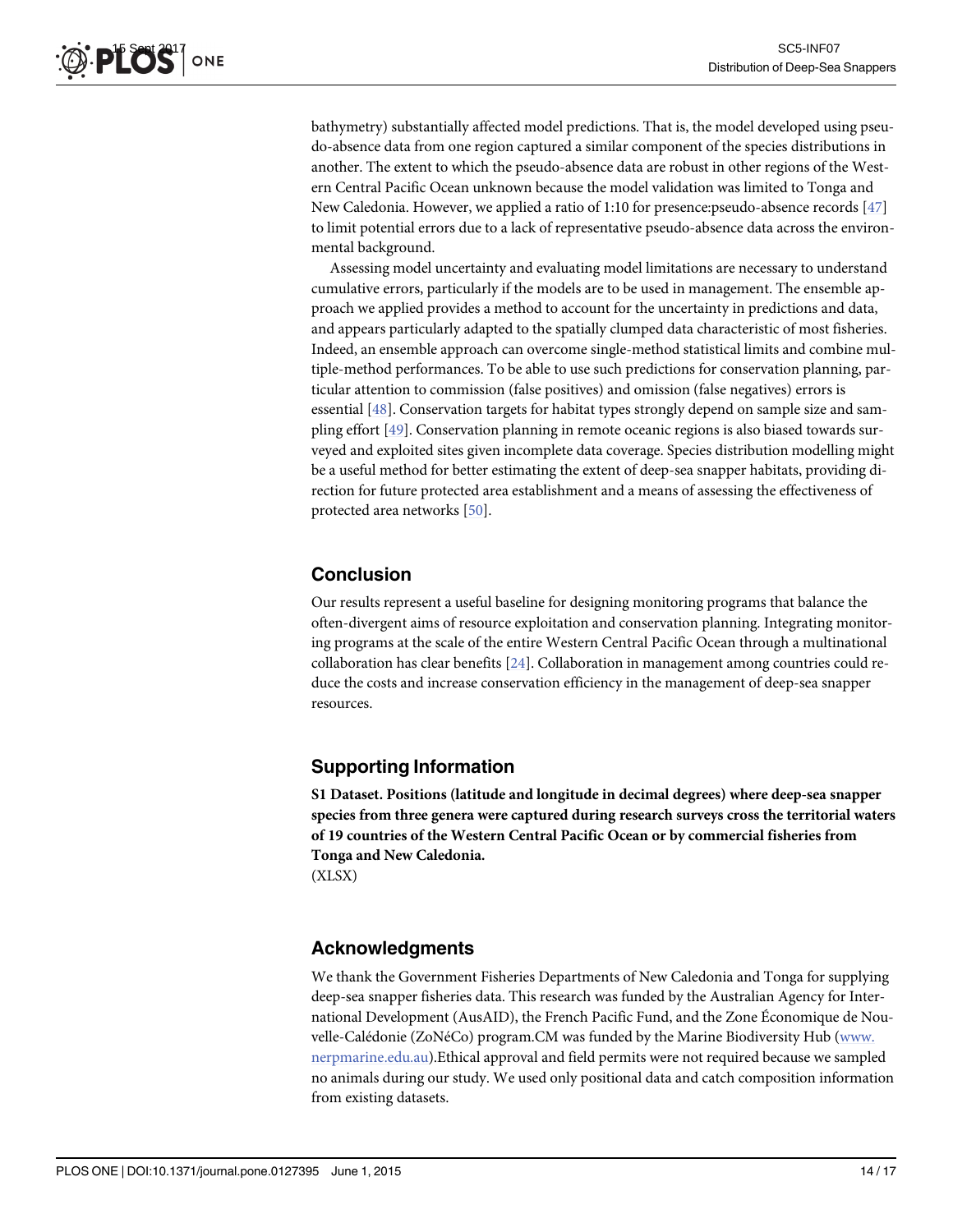# <span id="page-15-0"></span>Author Contributions

Conceived and designed the experiments: SJN CJAB KLL AJW CG. Performed the experiments: AJW CM KLL. Analyzed the data: CG. Wrote the paper: CG AJW.

#### References

- [1.](#page-2-0) Elith J, Graham CH. Do they? How do they? WHY do they differ? On finding reasons for differing performances of species distribution models. Ecography. 2009; 32(1):66–77. PMID: [ISI:000264880300008](http://www.ncbi.nlm.nih.gov/pubmed/ISI:000264880300008).
- [2.](#page-2-0) Fernandes L, Day JON, Lewis A, Slegers S, Kerrigan B, Breen DAN, et al. Establishing Representative No-Take Areas in the Great Barrier Reef: Large-Scale Implementation of Theory on Marine Protected Areas Establecimiento de Áreas sin Captura Representativas en la Gran Barrera Arrecifal: Implementación a Gran Escala de la Teoría sobre Áreas Marinas Protegidas. Conservation Biology. 2005; 19 (6):1733–44. doi: [10.1111/j.1523-1739.2005.00302.x](http://dx.doi.org/10.1111/j.1523-1739.2005.00302.x)
- [3.](#page-2-0) Dunn DC, Ardron J, Bax N, Bernal P, Cleary J, Cresswell I, et al. The Convention on Biological Diversity's Ecologically or Biologically Significant Areas: Origins, development, and current status. Marine Policy. 2014; 49:137–45. PMID: [ISI:000338607800018](http://www.ncbi.nlm.nih.gov/pubmed/ISI:000338607800018).
- [4.](#page-2-0) McClanahan TR, Graham NAJ, Calnan JM, MacNeil MA. TOWARD PRISTINE BIOMASS: REEF FISH RECOVERY IN CORAL REEF MARINE PROTECTED AREAS IN KENYA. Ecological Applications. 2007; 17(4):1055–67. doi: [10.1890/06-1450](http://dx.doi.org/10.1890/06-1450) PMID: [17555218](http://www.ncbi.nlm.nih.gov/pubmed/17555218)
- 5. Selig ER, Bruno JF. A Global Analysis of the Effectiveness of Marine Protected Areas in Preventing Coral Loss. Plos One. 2010; 5(2):e9278. doi: [10.1371/journal.pone.0009278](http://dx.doi.org/10.1371/journal.pone.0009278) PMID: [20174644](http://www.ncbi.nlm.nih.gov/pubmed/20174644)
- [6.](#page-2-0) McCook LJ, Ayling T, Cappo M, Choat JH, Evans RD, De Freitas DM, et al. Adaptive management of the Great Barrier Reef: A globally significant demonstration of the benefits of networks of marine reserves. Proceedings of the National Academy of Sciences. 2010; 107(43):18278–85. doi: [10.1073/](http://dx.doi.org/10.1073/pnas.0909335107) [pnas.0909335107](http://dx.doi.org/10.1073/pnas.0909335107) PMID: [20176947](http://www.ncbi.nlm.nih.gov/pubmed/20176947)
- [7.](#page-2-0) Watson RA, Morato T. Fishing down the deep: Accounting for within-species changes in depth of fishing. Fisheries Research. 2013; 140(0):63–5. doi: [http://dx.doi.org/10.1016/j.fishres.2012.12.004.](http://dx.doi.org/10.1016/j.fishres.2012.12.004)
- [8.](#page-2-0) Morato T, Cheung WWL, Pitcher TJ. Vulnerability of seamount fish to fishing: fuzzy analysis of life-his-tory attributes. Journal of Fish Biology. 2006; 68(1):209-21. doi: [10.1111/j.0022-1112.2006.00894.x](http://dx.doi.org/10.1111/j.0022-1112.2006.00894.x)
- [9.](#page-2-0) Moore CH, Drazen JC, Kelley CD, Misa WFXE. Deepwater marine protected areas of the main Hawaiian Islands: establishing baselines for commercially valuable bottomfish populations. Marine Ecology Progress Series. 2013; 476:167–83. PMID: [ISI:000315465900013.](http://www.ncbi.nlm.nih.gov/pubmed/ISI:000315465900013)
- [10.](#page-2-0) Guisan A, Zimmermann NE. Predictive habitat distribution models in ecology. Ecological Modelling. 2000; 135(2–3):147–86. PMID: [ISI:000166247400004](http://www.ncbi.nlm.nih.gov/pubmed/ISI:000166247400004).
- 11. Rodriguez JP. Challenges and opportunities for surveying and monitoring tropical biodiversity—a response to Danielsen et al. Oryx. 2003; 37(4):411–. PMID: [ISI:000186977300016.](http://www.ncbi.nlm.nih.gov/pubmed/ISI:000186977300016)
- [12.](#page-2-0) Rodriguez JP, Brotons L, Bustamante J, Seoane J. The application of predictive modelling of species distribution to biodiversity conservation. Diversity and Distributions. 2007; 13(3):243–51. PMID: [ISI:000245812100001.](http://www.ncbi.nlm.nih.gov/pubmed/ISI:000245812100001)
- [13.](#page-2-0) Vierod ADT, Guinotte JM, Davies AJ. Predicting the distribution of vulnerable marine ecosystems in the deep sea using presence-background models. Deep-Sea Research Part Ii-Topical Studies in Oceanography. 2014; 99:6–18. PMID: [ISI:000332194500002](http://www.ncbi.nlm.nih.gov/pubmed/ISI:000332194500002).
- [14.](#page-2-0) Norse EA, Brooke S, Cheung WWL, Clark MR, Ekeland I, Froese R, et al. Sustainability of deep-sea fisheries. Marine Policy. 2012; 36(2):307–20. doi: <http://dx.doi.org/10.1016/j.marpol.2011.06.008>.
- 15. Koslow JA. Seamounts and the ecology of deep-sea fisheries. American Scientist. 1997; 85(2):168– 76.
- [16.](#page-2-0) Koslow JA. Energetic and life-history patterns of deep-sea benthic, benthopelagic and seamount-asso-ciated fish. Journal of Fish Biology. 1996; 49:54-74. doi: [10.1111/j.1095-8649.1996.tb06067.x](http://dx.doi.org/10.1111/j.1095-8649.1996.tb06067.x)
- [17.](#page-2-0) Koslow JA, Boehlert GW, Gordon JDM, Haedrich RL, Lorance P, Parin N. Continental slope and deepsea fisheries: implications for a fragile ecosystem. ICES Journal of Marine Science: Journal du Conseil. 2000; 57(3):548–57. doi: [10.1006/jmsc.2000.0722](http://dx.doi.org/10.1006/jmsc.2000.0722)
- [18.](#page-2-0) Dalzell P, Adams TJH, Polunin NVC. Coastal fisheries in the Pacific Islands. Oceanography and Marine Biology: an Annual Review. 1996; 34:395–531.
- [19.](#page-2-0) Williams AJ, Nicol SJ, Bentley N, Starr PJ, Newman SJ, McCoy MA, et al. International workshop on developing strategies for monitoring data-limited deepwater demersal line fisheries in the Pacific Ocean. Rev Fish Biol Fisheries. 2012; 22(2):527–31. doi: [10.1007/s11160-011-9234-6](http://dx.doi.org/10.1007/s11160-011-9234-6)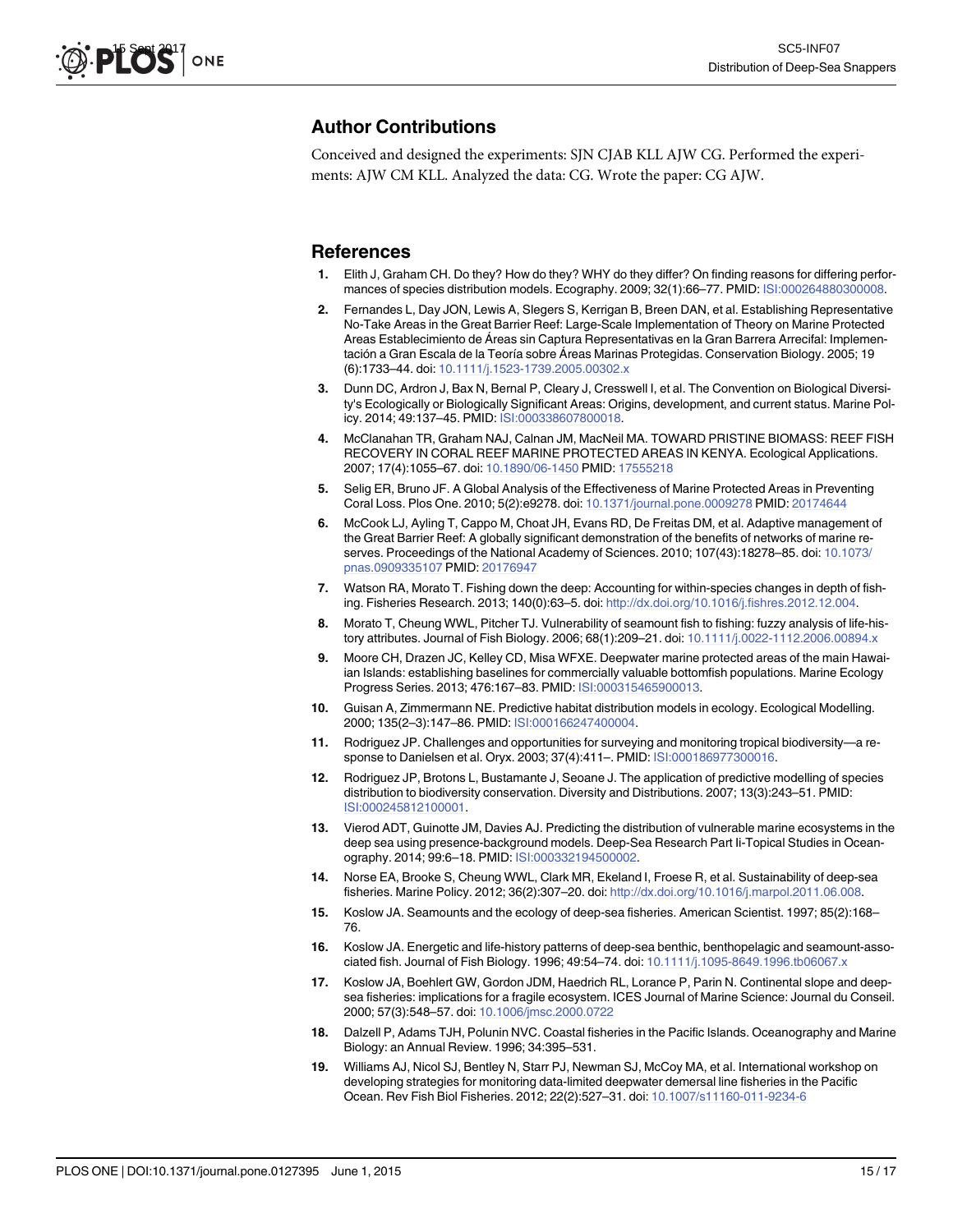- <span id="page-16-0"></span>[20.](#page-2-0) Fry GC, Brewer DT, Venables WN. Vulnerability of deepwater demersal fishes to commercial fishing: Evidence from a study around a tropical volcanic seamount in Papua New Guinea. Fisheries Research. 2006; 81(2–3):126–41. doi: <http://dx.doi.org/10.1016/j.fishres.2006.08.002>.
- [21.](#page-2-0) Williams AJ, Loeun K, Nicol SJ, Chavance P, Ducrocq M, Harley SJ, et al. Population biology and vulnerability to fishing of deep-water Eteline snappers. Journal of Applied Ichthyology. 2013; 29(2):395– 403. doi: [10.1111/jai.12123](http://dx.doi.org/10.1111/jai.12123) PMID: [WOS:000316223900014.](http://www.ncbi.nlm.nih.gov/pubmed/WOS:000316223900014)
- [22.](#page-2-0) Bell JD, Kronen M, Vunisea A, Nash WJ, Keeble G, Demmke A, et al. Planning the use of fish for food security in the Pacific. Marine Policy. 2009; 33(1):64-76. doi: [http://dx.doi.org/10.1016/j.marpol.2008.](http://dx.doi.org/10.1016/j.marpol.2008.04.002) [04.002](http://dx.doi.org/10.1016/j.marpol.2008.04.002).
- [23.](#page-3-0) Gaither MR, Jones SA, Kelley C, Newman SJ, Sorenson L, Bowen BW. High Connectivity in the Deepwater Snapper Pristipomoides filamentosus (Lutjanidae) across the Indo-Pacific with Isolation of the Hawaiian Archipelago. Plos One. 2011; 6(12). PMID: [ISI:000299684700017](http://www.ncbi.nlm.nih.gov/pubmed/ISI:000299684700017).
- [24.](#page-3-0) Mazor T, Possingham HP, Kark S. Collaboration among countries in marine conservation can achieve substantial efficiencies. Diversity and Distributions. 2013;( 19):1380–93.
- [25.](#page-3-0) Ross RE, Howell KL. Use of predictive habitat modelling to assess the distribution and extent of the current protection of 'listed' deep-sea habitats. Diversity and Distributions. 2013; 19(4):433–45. PMID: [ISI:000316324800007.](http://www.ncbi.nlm.nih.gov/pubmed/ISI:000316324800007)
- [26.](#page-3-0) Amante C, Eakins BW. ETOPO1 1 Arc-Minute Global Relief Model: Procedures, Data Sources and Analysis. NOAA Technical Memorandum NESGIS NGDC-24. 2009:19pp.
- [27.](#page-3-0) Yesson C, Clark MR, Taylor ML, Rogers AD. The global distribution of seamounts based on 30 arc seconds bathymetry data. Deep-Sea Research Part I-Oceanographic Research Papers. 2011; 58(4):442– 53. PMID: [ISI:000289391000010](http://www.ncbi.nlm.nih.gov/pubmed/ISI:000289391000010).
- [28.](#page-3-0) Carpenter KE, Niem VH. FAO species identification guide for dishery purposes. The living marine resources of the Western Central Pacific. Vol 5. Bony Fishes, part 3: . FAO, Rome, pp2791–3380. 2001.
- [29.](#page-3-0) Chapman L, Desurmont A, Choi Y, Boblin P, Sokimi W, Beverly S. Fish species identification manual for deep-bottom snapper fishermen. Secretariat of the Pacific Community. 2008.
- [30.](#page-3-0) Virly S. Les pêches profondes réalisées dans la zone économique de Nouvelle-Calédonie: synthèse des données de 1970 à 1995. Programme ZoNéCo d'évaluation des ressources marines de la zone économique de Nouvelle-Calédonie. 1997.
- [31.](#page-4-0) Misa WFXE, Drazen JC, Kelley CD, Moriwake VN. Establishing species-habitat associations for 4 eteline snappers with the use of a baited stereo-video camera system. Fishery Bulletin. 2013; 111(4):293– 308. PMID: [ISI:000326952300001.](http://www.ncbi.nlm.nih.gov/pubmed/ISI:000326952300001)
- [32.](#page-4-0) Merritt D, Donovan MK, Kelley C, Waterhouse L, Parke M, Wong K, et al. BotCam: a baited camera system for nonextractive monitoring of bottomfish species. Fishery Bulletin. 2011; 109(1):56–67. PMID: [ISI:000286449400005.](http://www.ncbi.nlm.nih.gov/pubmed/ISI:000286449400005)
- [33.](#page-4-0) Reignier T. Mise à jour de l'atlas bathymétrique de la Zone Economique Exclusive de la Nouvelle-Calédonie. Mémoire de stage de Master 1. 2013:Master SML.
- [34.](#page-4-0) Wright DJ, Bloomer SH, MacLeod CJ, Taylor B, Goodlife AM. Bathymetry of the Tonga Trench and Forearc: a map series. Marine Geophysical Researches. 2000; 21(5):489–511. PMID: [ISI:000165809000005.](http://www.ncbi.nlm.nih.gov/pubmed/ISI:000165809000005)
- [35.](#page-4-0) Shchepetkin AF, McWilliams JC. The regional oceanic modeling system (ROMS): a split-explicit, freesurface, topography-following-coordinate oceanic model. Ocean Modelling. 2005; 9(4):347–404. PMID: [ISI:000228343700003.](http://www.ncbi.nlm.nih.gov/pubmed/ISI:000228343700003)
- [36.](#page-4-0) Barnier B, Madec G, Penduff T, Molines JM, Treguier AM, Le Sommer J, et al. Impact of partial steps and momentum advection schemes in a global ocean circulation model at eddy-permitting resolution. Ocean Dynamics. 2006; 56(5–6):543–67. PMID: [ISI:000243189900014.](http://www.ncbi.nlm.nih.gov/pubmed/ISI:000243189900014)
- [37.](#page-4-0) Thuiller W. BIOMOD—optimizing predictions of species distributions and projecting potential future shifts under global change. Global Change Biology. 2003; 9(10):1353–62. PMID: [ISI:000185841900002.](http://www.ncbi.nlm.nih.gov/pubmed/ISI:000185841900002)
- [38.](#page-4-0) Elith J, Graham CH, Anderson RP, Dudik M, Ferrier S, Guisan A, et al. Novel methods improve prediction of species' distributions from occurrence data. Ecography. 2006; 29(2):129–51. PMID: [ISI:000236767000001.](http://www.ncbi.nlm.nih.gov/pubmed/ISI:000236767000001)
- [39.](#page-5-0) Jimenez-Valverde A, Lobo JM, Hortal J. Not as good as they seem: the importance of concepts in species distribution modelling. Diversity and Distributions. 2008; 14(6):885–90. PMID: [ISI:000260116700001.](http://www.ncbi.nlm.nih.gov/pubmed/ISI:000260116700001)
- [40.](#page-5-0) Allouche O, Tsoar A, Kadmon R. Assessing the accuracy of species distribution models: prevalence, kappa and the true skill statistic (TSS). Journal of Applied Ecology. 2006; 43(6):1223–32. PMID: [ISI:000241677100019.](http://www.ncbi.nlm.nih.gov/pubmed/ISI:000241677100019)